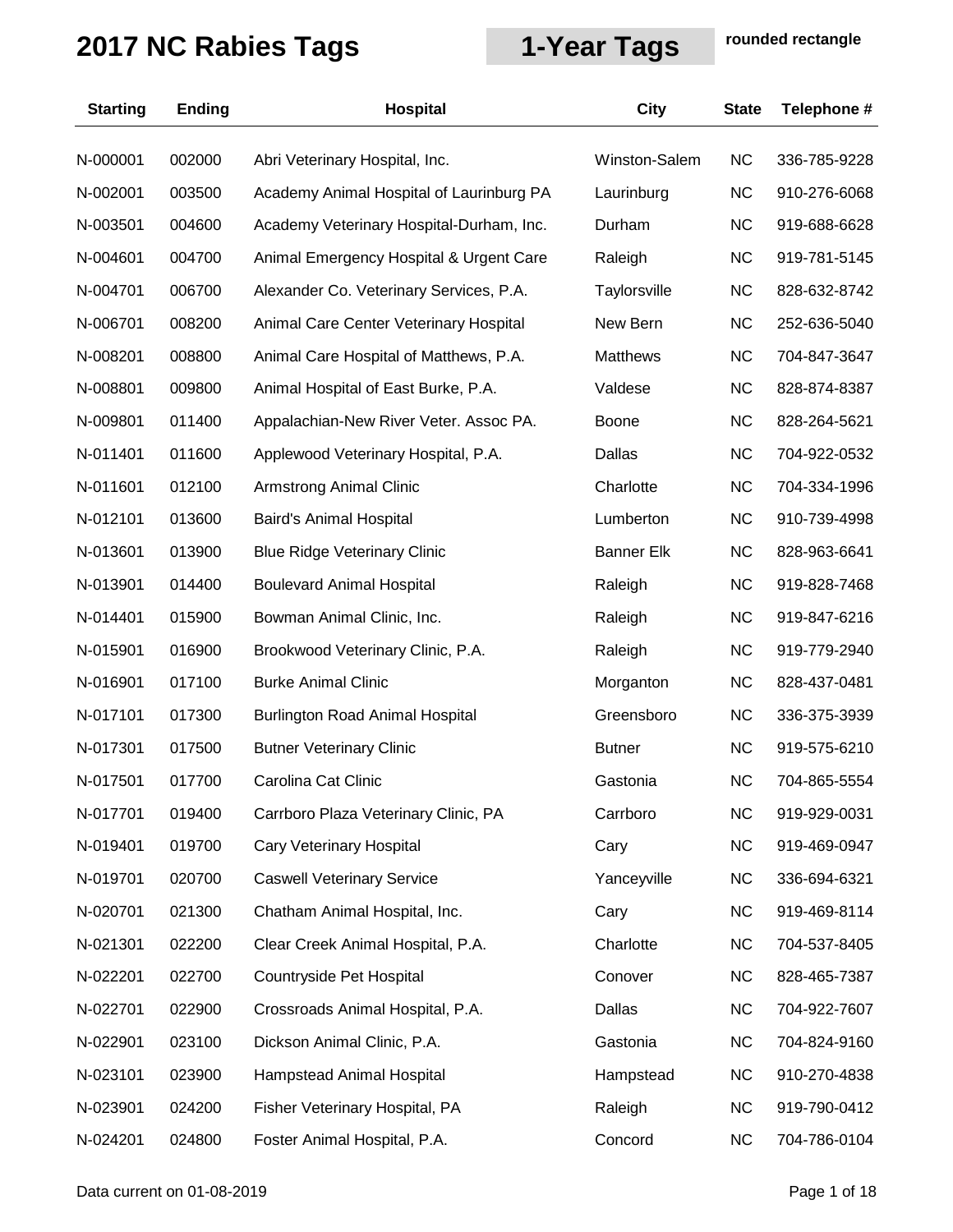| <b>Starting</b> | <b>Ending</b> | <b>Hospital</b>                           | <b>City</b>           | <b>State</b> | Telephone #  |
|-----------------|---------------|-------------------------------------------|-----------------------|--------------|--------------|
| N-024801        | 025000        | Four Paws Animal Clinic, Inc.             | Chapel Hill           | <b>NC</b>    | 919-942-1788 |
| N-025001        | 026300        | <b>Fuquay Veterinary Hospital</b>         | Fuquay-Varina         | <b>NC</b>    | 919-552-7200 |
| N-026301        | 027100        | Harmony Heights Animal Hospital           | Yadkinville           | <b>NC</b>    | 336-679-8818 |
| N-027101        | 028600        | Havelock Animal Hospital, Inc.            | Havelock              | <b>NC</b>    | 252-447-7119 |
| N-028601        | 029300        | Hemlock Bluffs Animal Hospital            | <b>Holly Springs</b>  | <b>NC</b>    | 919-362-1223 |
| N-029301        | 029600        | <b>Hickory Grove Animal Hospital</b>      | Charlotte             | NC           | 704-563-5858 |
| N-029601        | 030200        | Highlands-Cashiers Animal Clinic          | Highlands             | <b>NC</b>    | 828-526-5206 |
| N-030201        | 031200        | Hillsborough Veterinary Clinic            | Hillsborough          | <b>NC</b>    | 919-732-9969 |
| N-031201        | 031300        | House Call Practice For Pets              | Raleigh               | <b>NC</b>    | 919-874-7406 |
| N-031301        | 031800        | Lake Wheeler Veterinary Hospital          | Raleigh               | <b>NC</b>    | 919-829-5511 |
| N-031801        | 032400        | Lakewood Veterinary Hospital, P.A.        | Mooresville           | <b>NC</b>    | 704-662-6077 |
| N-032401        | 034400        | Lannon's Animal Hospital                  | <b>Elizabeth City</b> | <b>NC</b>    | 252-335-7708 |
| N-034401        | 034500        | Large Animal Medicine and Surgery, P.A.   | Salisbury             | <b>NC</b>    | 704-637-0546 |
| N-034501        | 034600        | Large Animal Veterinary Services          | Youngsville           | <b>NC</b>    | 919-554-1176 |
| N-034601        | 034900        | Lexington Large Animal Medicine & Surgery | Lexington             | <b>NC</b>    | 336-787-4901 |
| N-034901        | 038900        | Long Animal Hospital                      | Charlotte             | <b>NC</b>    | 704-523-2996 |
| N-038901        | 041100        | <b>Matthews Animal Clinic</b>             | <b>Matthews</b>       | <b>NC</b>    | 704-847-9856 |
| N-041101        | 042600        | Mills River Animal Clinic                 | Mills River           | <b>NC</b>    | 828-891-9685 |
| N-042601        | 043600        | Mint Hill Animal Hospital, P.A.           | Mint Hill             | <b>NC</b>    | 704-545-3422 |
| N-043601        | 044200        | Morehead Animal Hospital, P.A.            | <b>Morehead City</b>  | <b>NC</b>    | 252-726-0181 |
| N-044201        | 046200        | <b>Neuse Veterinary Clinic</b>            | New Bern              | <b>NC</b>    | 252-637-7128 |
| N-046201        | 047300        | Newton Veterinary Clinic                  | Newton                | <b>NC</b>    | 828-464-5020 |
| N-047301        | 047700        | Nicks Veterinary Hospital, P.A.           | Charlotte             | <b>NC</b>    | 704-523-8015 |
| N-047701        | 049700        | North Mecklenburg Animal Hospital         | Cornelius             | <b>NC</b>    | 704-892-0207 |
| N-049701        | 051100        | North Paw Animal Hospital, Inc.           | Durham                | <b>NC</b>    | 919-471-1471 |
| N-051101        | 052100        | North Wake Animal Hospital                | <b>Wake Forest</b>    | <b>NC</b>    | 919-556-1121 |
| N-052101        | 052600        | North Wayne Animal Hospital               | Pikeville             | <b>NC</b>    | 919-242-6044 |
| N-052601        | 052800        | Oak Grove Animal Hospital                 | Durham                | <b>NC</b>    | 919-598-0001 |
| N-052801        | 053500        | Onslow Animal Hospital, Inc.              | Jacksonville          | <b>NC</b>    | 910-347-1219 |
| N-053501        | 055000        | Pasquotank Animal Hospital                | <b>Elizabeth City</b> | <b>NC</b>    | 252-264-3371 |
| N-055001        | 058000        | Pembroke Veterinary Hospital              | Pembroke              | <b>NC</b>    | 910-521-3431 |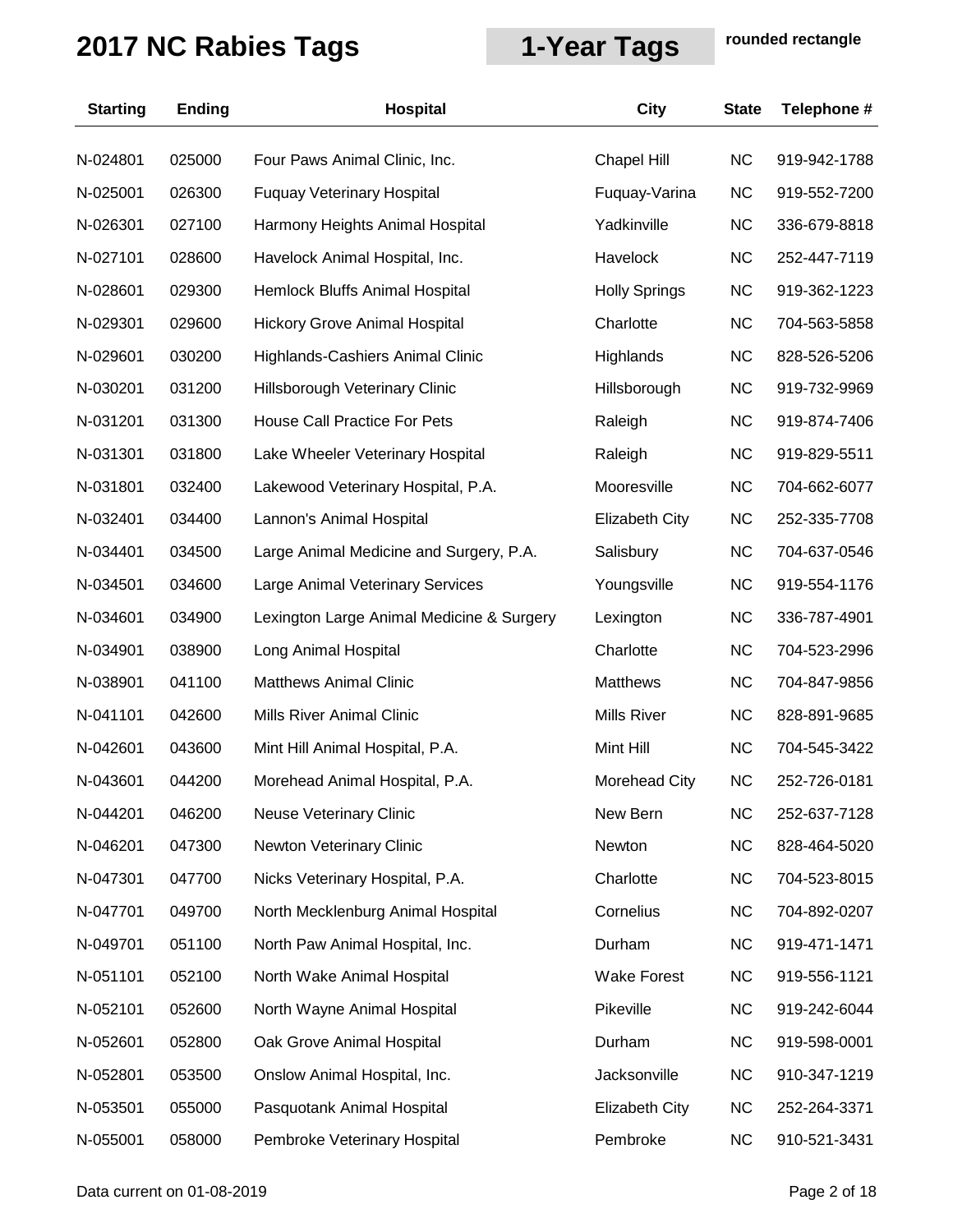| <b>Starting</b> | <b>Ending</b> | <b>Hospital</b>                        | City                  | <b>State</b> | Telephone #  |
|-----------------|---------------|----------------------------------------|-----------------------|--------------|--------------|
| N-058001        | 058400        | Pet-Vet House Call Practice, PA        | Raleigh               | <b>NC</b>    | 919-676-3130 |
| N-058401        | 059400        | Port City Animal Hospital              | Wilmington            | <b>NC</b>    | 910-452-4093 |
| N-059401        | 060400        | North End Veterinary Clinic            | Lumberton             | <b>NC</b>    | 910-738-9368 |
| N-060401        | 060500        | Office of People & Pets Accupuncture   | Asheville             | <b>NC</b>    | 828-254-2773 |
| N-060501        | 060700        | Yellowhorse Mobile Vet Service         | Concord               | <b>NC</b>    | 704-305-3673 |
| N-060701        | 060900        | Wellspring Holistic Vet Care           | Wilmington            | NC           | 910-791-2296 |
| N-060901        | 061200        | <b>Tram Road Animal Hospital</b>       | Clinton               | <b>NC</b>    | 910-592-3102 |
| N-061201        | 061800        | Banfield Pet Hospital #1436 Monroe     | Vancouver             | WA           | 704-238-8228 |
| N-061801        | 062800        | Banfield Pet Hospital #1846 Morehead   | Vancouver             | <b>WA</b>    | 252-247-4442 |
| N-062801        | 063800        | Franklin County Animal Control         | Louisburg             | <b>NC</b>    | 919-496-3032 |
| N-063801        | 064100        | Mobile Laser Veterinary Services       | Raleigh               | <b>NC</b>    | 919-789-1109 |
| N-064101        | 064300        | Appalachian Animal Rescue Center       | Franklin              | <b>NC</b>    | 828-524-4588 |
| N-064301        | 066300        | SPCA of the Triad                      | Greensboro            | <b>NC</b>    | 336-375-3222 |
| N-066301        | 066500        | Cedarwood Mobile Veterinary Service    | <b>Willow Springs</b> | <b>NC</b>    | 919-422-8561 |
| N-066501        | 068200        | Bahama Road Veterinary Hospital        | Bahama                | <b>NC</b>    | 919-471-4103 |
| N-068201        | 069000        | Raleigh Cat Clinic                     | Raleigh               | <b>NC</b>    | 919-518-8013 |
| N-069001        | 069300        | Rocky Creek Veterinary Service, P.A.   | Olin                  | <b>NC</b>    | 704-546-2210 |
| N-069301        | 070500        | Sharon Lakes Animal Hospital, P.A.     | Charlotte             | <b>NC</b>    | 704-552-0647 |
| N-070501        | 072500        | Shelton's Veterinary Clinic            | Williamston           | <b>NC</b>    | 252-792-2808 |
| N-072501        | 073500        | <b>Six Forks Animal Hospital</b>       | Raleigh               | <b>NC</b>    | 919-847-5854 |
| N-073501        | 076000        | Southeastern Veterinary Hospital, P.A. | Lumberton             | <b>NC</b>    | 910-739-9411 |
| N-076001        | 076100        | Statesville Bovine & Equine Clinic     | Statesville           | <b>NC</b>    | 704-873-1743 |
| N-076101        | 077600        | Steele Creek Animal Hospital, Inc.     | Charlotte             | <b>NC</b>    | 704-588-4400 |
| N-077601        | 078300        | <b>Tar River Animal Hospital</b>       | Washington            | <b>NC</b>    | 252-946-2417 |
| N-078301        | 079800        | <b>Tar River Veterinary Hospital</b>   | Franklinton           | <b>NC</b>    | 919-494-5500 |
| N-079801        | 080200        | The Carolinas Animal Hospital & Dental | Charlotte             | <b>NC</b>    | 704-588-9788 |
| N-080201        | 083200        | Thomasville Veterinary Hospital, P.A.  | Thomasville           | <b>NC</b>    | 336-475-9119 |
| N-083201        | 084300        | <b>Topsail Animal Hospital</b>         | Hampstead             | <b>NC</b>    | 910-270-4401 |
| N-084301        | 084700        | VCA Triangle Tower Animal Hospital     | Raleigh               | <b>NC</b>    | 919-231-8030 |
| N-084701        | 084800        | Triangle Veterinary Referral Hospital  | Durham                | <b>NC</b>    | 919-489-0615 |
| N-084801        | 084900        | Veterinary House Calls of Hickory      | Hickory               | <b>NC</b>    | 828-345-1998 |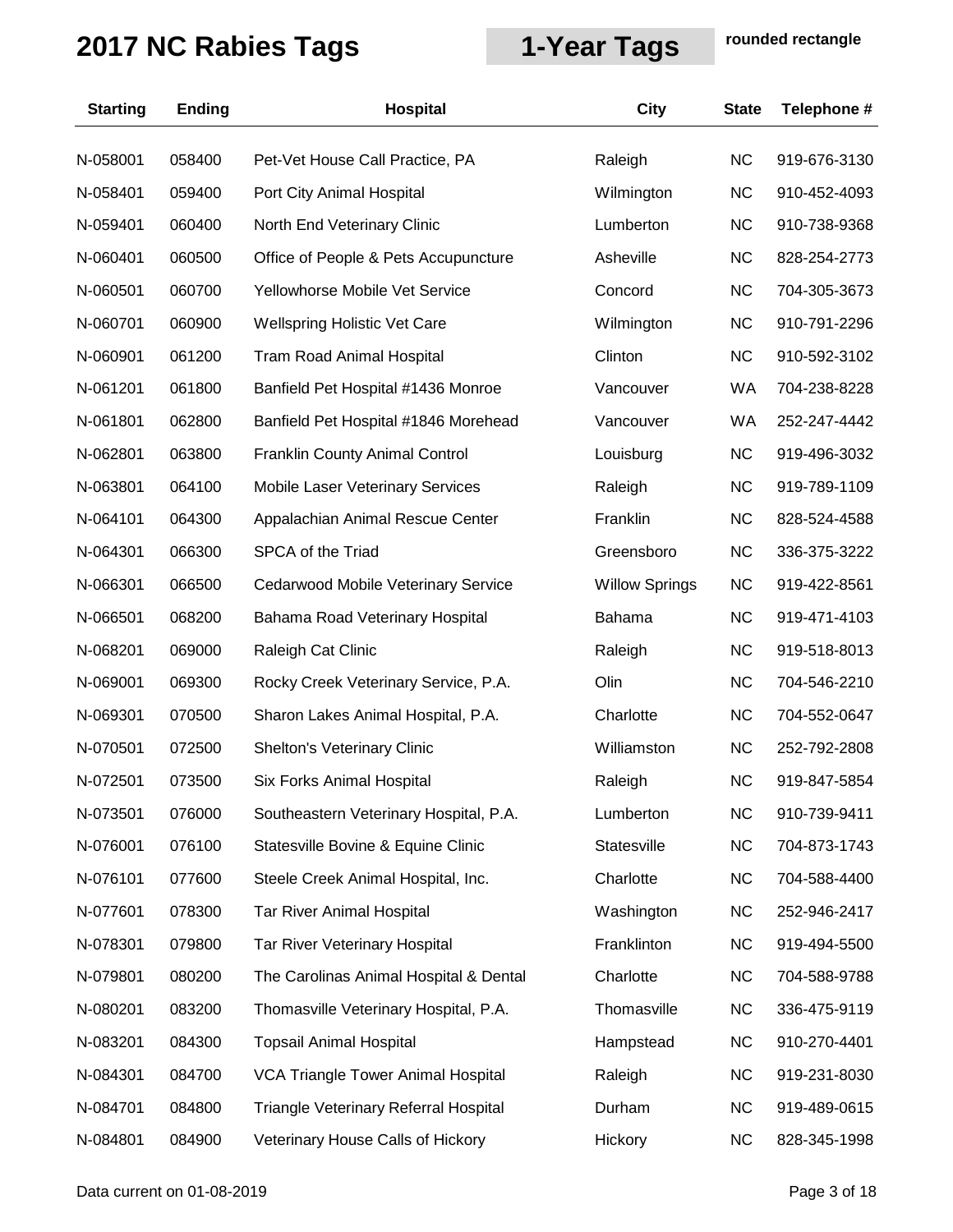| <b>Starting</b> | <b>Ending</b> | <b>Hospital</b>                                | City                | <b>State</b> | Telephone #  |
|-----------------|---------------|------------------------------------------------|---------------------|--------------|--------------|
| N-084901        | 085900        | Wake Forest Animal Hospital                    | <b>Wake Forest</b>  | <b>NC</b>    | 919-556-1000 |
| N-085901        | 086800        | Watauga Veterinary Hospital                    | <b>Boone</b>        | <b>NC</b>    | 828-297-3300 |
| N-086801        | 087400        | West Hills Veterinary Centre, Inc.             | Henderson           | <b>NC</b>    | 252-438-7163 |
| N-087401        | 087500        | Wilkinson Animal Hospital                      | Birmingham          | AL           | 704-824-9876 |
| N-087501        | 087600        | Veterinary Spec Hospital of the Carolinas      | Cary                | NC.          | 919-233-4911 |
| N-087601        | 089100        | Leonard-Sykes Hospital For Pets                | Wilmington          | NC.          | 910-791-8426 |
| N-089101        | 089300        | Avian & Exotic Animal Care                     | Raleigh             | <b>NC</b>    | 919-844-9166 |
| N-089301        | 090600        | Atrium Animal Hospital                         | Charlotte           | NC.          | 704-542-2000 |
| N-090601        | 091100        | Hight Veterinary Hospital, P.A.                | Charlotte           | <b>NC</b>    | 704-595-9377 |
| N-091101        | 091700        | <b>Creature Comforts Animal Hospital</b>       | Cary                | <b>NC</b>    | 919-387-3435 |
| N-091701        | 092600        | Durant Road Animal Hospital & Kennel           | Raleigh             | <b>NC</b>    | 919-847-5533 |
| N-092601        | 092700        | Bar None Mobile Veterinary Services            | Clayton             | NC.          | 919-772-9400 |
| N-092701        | 092900        | Flat River Veterinary Hospital                 | Rougemont           | <b>NC</b>    | 919-477-4210 |
| N-092901        | 093700        | Little Mountain Veterinary Clinic              | Denver              | <b>NC</b>    | 704-489-2444 |
| N-093701        | 094000        | Animal Kingdom Veterinary Hospital             | Cary                | <b>NC</b>    | 919-460-9111 |
| N-094001        | 094500        | Spring Forest Animal Hospital, Inc.            | Raleigh             | NC.          | 919-878-7387 |
| N-094501        | 096500        | Banfield Pet Hospital #594 E. Millbrook-Raleig | Vancouver           | <b>WA</b>    | 919-790-8337 |
| N-096501        | 096800        | James Landing Veterinary Hospital              | Jamestown           | <b>NC</b>    | 336-852-9800 |
| N-096801        | 098400        | Lake Country Animal Hospital                   | Roanoke Rapids      | <b>NC</b>    | 252-308-1882 |
| N-098401        | 099900        | Banfield Pet Hospital #597 Garner              | Vancouver           | <b>WA</b>    | 919-661-1926 |
| N-099901        | 100900        | Goose Creek Animal Hospital                    | Sunbury             | <b>NC</b>    | 252-465-4831 |
| N-100901        | 101900        | Porters Neck Veterinary Hospital               | Wilmington          | NC.          | 910-686-6297 |
| N-101901        | 102000        | Eastern Equine Veterinary Clinic               | Farmville           | <b>NC</b>    | 252-753-3162 |
| N-102001        | 102200        | Holmes Mobile Veterinary Service               | <b>Valle Crucis</b> | <b>NC</b>    | 828-266-3959 |
| N-102201        | 102800        | Animal Hospital of Peak Plaza                  | Apex                | <b>NC</b>    | 919-362-0515 |
| N-102801        | 102900        | TotalBond Veter. Hosp. at Davidson             | Davidson            | NC.          | 704-892-1992 |
| N-102901        | 103300        | 70 West Veterinary Hospital                    | Havelock            | NC.          | 252-447-9525 |
| N-103301        | 103600        | Vet Mobile, PLLC                               | Cary                | <b>NC</b>    | 919-467-6297 |
| N-103601        | 103700        | Mobile Vet Care of S Charlotte                 | Charlotte           | <b>NC</b>    | 704-458-4928 |
| N-103701        | 104200        | Academy East Veterinary Hospital               | Fuquay-Varina       | <b>NC</b>    | 919-552-1040 |
| N-104201        | 105000        | <b>Plantation Animal Hospital</b>              | Clayton             | <b>NC</b>    | 919-359-9977 |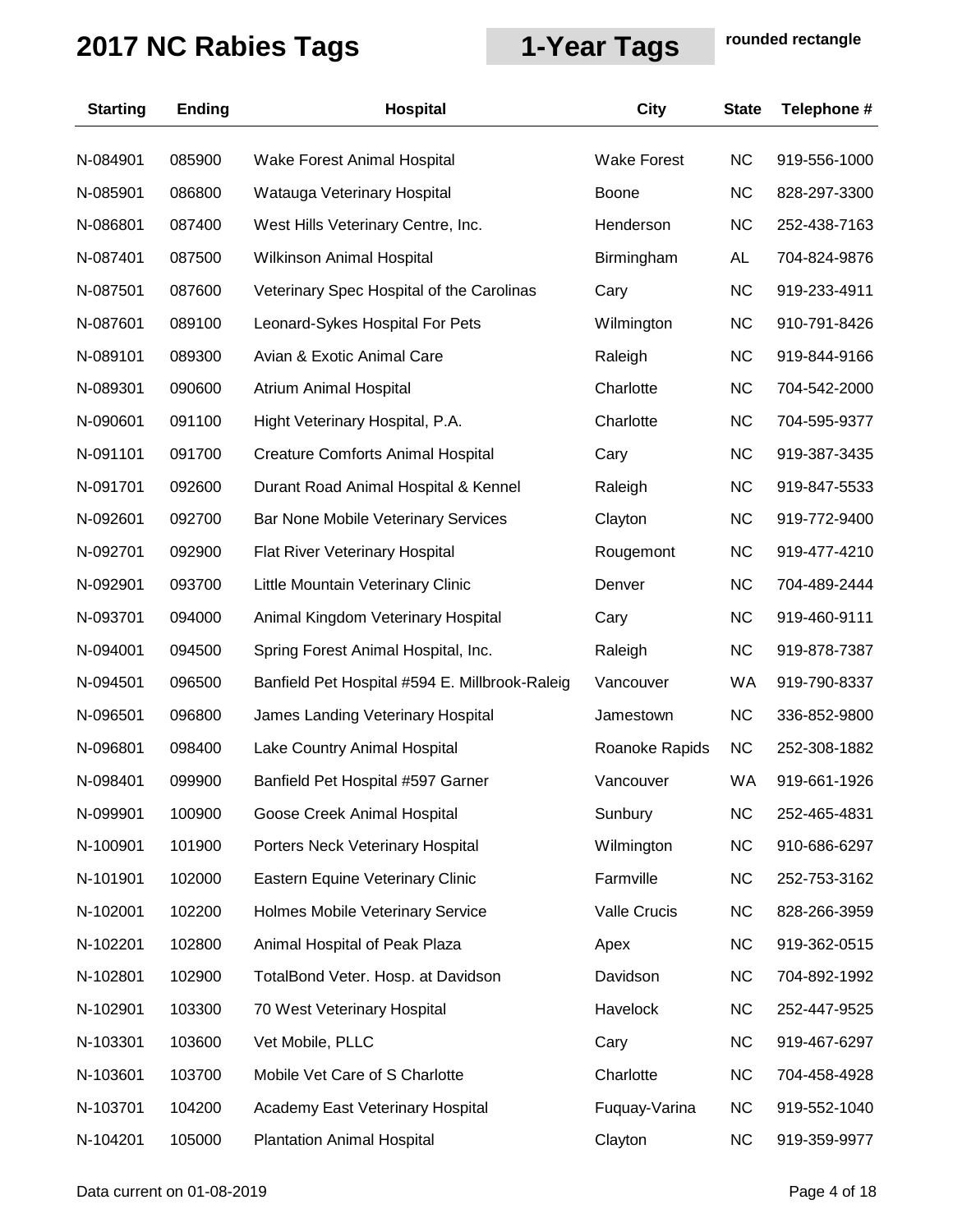| <b>Starting</b> | <b>Ending</b> | <b>Hospital</b>                           | <b>City</b>           | <b>State</b> | Telephone #  |
|-----------------|---------------|-------------------------------------------|-----------------------|--------------|--------------|
| N-105001        | 106000        | Banfield Pet Hospital #417 Wilmington     | Vancouver             | WA           | 910-796-0401 |
| N-106001        | 106100        | Dogwood Equine Clinic                     | <b>Southern Pines</b> | <b>NC</b>    | 910-245-2211 |
| N-106101        | 106300        | Dr Kate's Mobile Veterinary Practice      | Raleigh               | <b>NC</b>    | 919-832-2000 |
| N-106301        | 107700        | Morrisville Cat Hospital                  | Morrisville           | <b>NC</b>    | 919-678-1554 |
| N-107701        | 108500        | Banfield Pet Hospital #595 Cary Walnut    | Vancouver             | WA           | 919-858-8450 |
| N-108501        | 108600        | Carolina Vet. Specialists South Charlotte | Charlotte             | <b>NC</b>    | 704-504-9608 |
| N-108601        | 108900        | <b>ABEVET</b>                             | Pittsboro             | <b>NC</b>    | 919-602-4291 |
| N-108901        | 109400        | All Pets Animal Hospital of Sneads Ferry  | Jacksonville          | <b>NC</b>    | 910-327-1100 |
| N-109401        | 110400        | Banfield Pet Hospital #596 Brier Creek    | Vancouver             | WA           | 919-806-2960 |
| N-110401        | 110700        | <b>Quality Care Animal Hospital</b>       | Four Oaks             | <b>NC</b>    | 919-963-3044 |
| N-110701        | 111000        | Caring Hearts Animal Hospital             | <b>Matthews</b>       | <b>NC</b>    | 704-893-2799 |
| N-111001        | 116000        | Banfield Pet Hospital #416 Jacksonville   | Vancouver             | <b>WA</b>    | 910-938-1627 |
| N-116001        | 116400        | Animal Medical Center of Danville         | Danville              | VA           | 434-793-6477 |
| N-116401        | 116500        | Animal Medical Clinic of South Boston     | Danville              | VA           | 434-575-0034 |
| N-116501        | 116600        | <b>Clarksville Veterinary Clinic</b>      | Clarksville           | VA           | 434-374-0166 |
| N-116601        | 116700        | <b>Healing Springs Animal Hospital</b>    | Galax                 | VA           | 276-236-5103 |
| N-116701        | 116800        | Danville Family Vet                       | Danville              | VA           | 434-886-2499 |
| N-116801        | 116900        | Nature Veterinary Center                  | South Hill            | VA           | 434-447-3553 |
| N-116901        | 117700        | <b>Macon County Animal Control</b>        | Franklin              | <b>NC</b>    | 828-349-2490 |
| N-117701        | 124700        | <b>Asheville Humane Society</b>           | Asheville             | <b>NC</b>    | 828-761-2001 |
| N-124701        | 125900        | Madison County Animal Shelter             | Marshall              | <b>NC</b>    | 828-649-3190 |
| N-125901        | 132900        | <b>Iredell County Animal Services</b>     | Statesville           | <b>NC</b>    | 704-878-5424 |
| N-132901        | 134900        | Durham Sheriff's Office Animal Services   | Durham                | <b>NC</b>    | 919-560-0630 |
| N-134901        | 137400        | Davidson County Health Department         | Lexington             | <b>NC</b>    | 336-242-2310 |
| N-137401        | 141900        | Burlington Animal Shelter/Adoption Center | <b>Haw River</b>      | <b>NC</b>    | 336-578-0343 |
| N-141901        | 145400        | Animal Center of Moore County             | Carthage              | <b>NC</b>    | 910-947-2858 |
| N-145401        | 153400        | Wake County Animal Care & Control         | Raleigh               | <b>NC</b>    | 919-212-7387 |
| N-153401        | 153900        | Vance County Animal Services              | Henderson             | <b>NC</b>    | 252-492-3136 |
| N-153901        | 154000        | <b>UNC-Chapel Hill</b>                    | Chapel Hill           | <b>NC</b>    | 919-966-2906 |
| N-154001        | 155500        | Alexander County Animal Control           | Taylorsville          | <b>NC</b>    | 828-632-1199 |
| N-155501        | 157000        | Banfield Pet Hospital #600 S Durham       | Vancouver             | WA           | 919-402-8801 |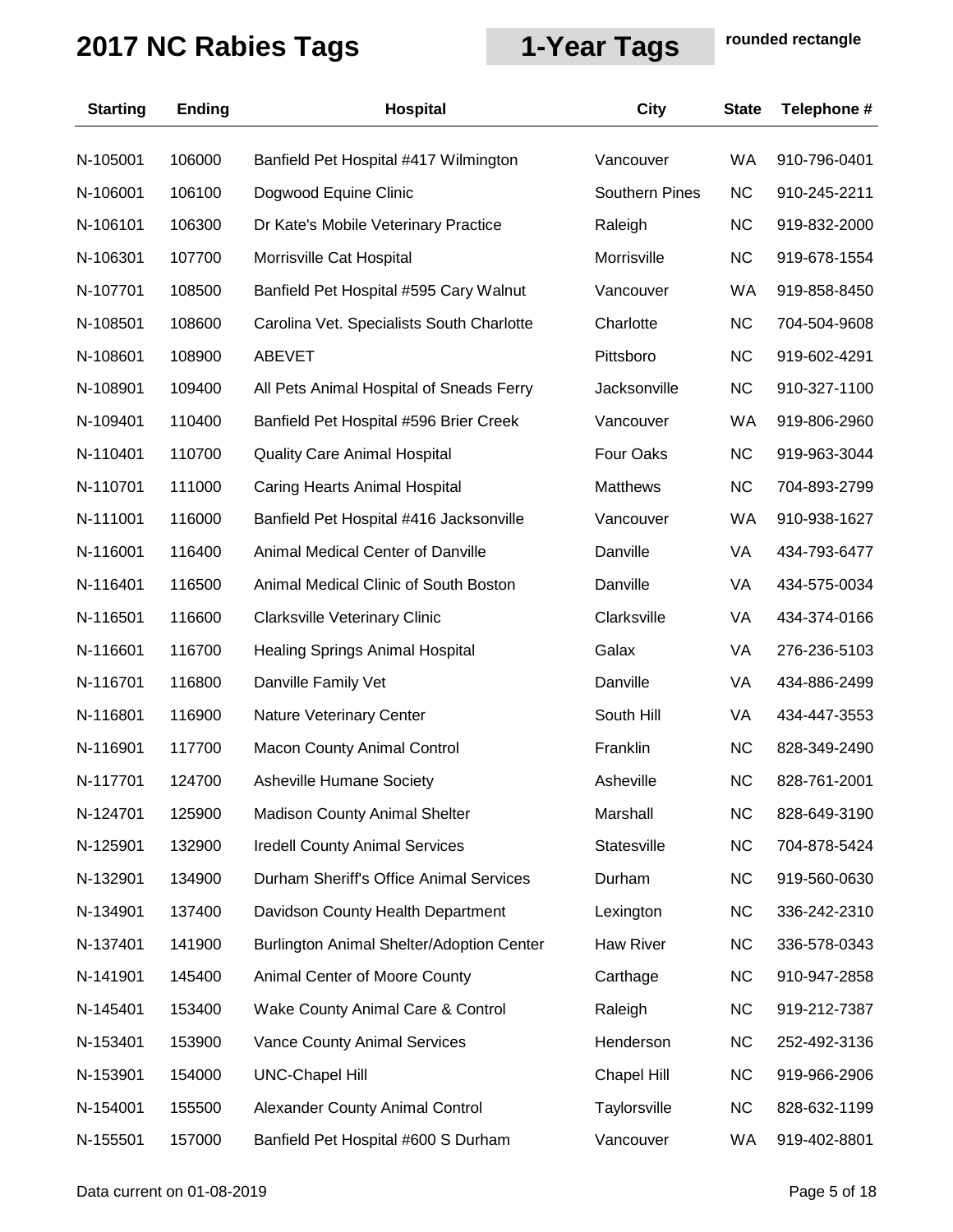| <b>Starting</b> | <b>Ending</b> | Hospital                                    | City          | <b>State</b> | Telephone #  |
|-----------------|---------------|---------------------------------------------|---------------|--------------|--------------|
| N-157001        | 157100        | Cabarrus Pets Society, Inc.                 | Concord       | <b>NC</b>    | 704-933-7700 |
| N-157101        | 159100        | <b>Cumberland County Health Dept.</b>       | Fayetteville  | <b>NC</b>    | 910-433-3622 |
| N-159101        | 161600        | Durham County Animal Shelter                | Durham        | <b>NC</b>    | 919-560-0640 |
| N-161601        | 162600        | Halifax County Health Dept ATTN: J. Dillard | Halifax       | <b>NC</b>    | 252-583-6651 |
| N-162601        | 163500        | <b>Warrenton Animal Clinic</b>              | Warrenton     | <b>NC</b>    | 252-257-0737 |
| N-163501        | 168500        | Pender Co Animal Shelter                    | <b>Burgaw</b> | <b>NC</b>    | 910-259-1484 |
| N-168501        | 168700        | Close Calls, PLLC                           | Raleigh       | <b>NC</b>    | 919-749-3590 |
| N-168701        | 168800        | Healthy Pets Mobile Vet                     | Garner        | <b>NC</b>    | 919-329-7387 |
| N-168801        | 170300        | Banfield Pet Hospital #602 Apex             | Vancouver     | WA           | 919-387-0954 |
| N-170301        | 173300        | Safe Haven for Cats                         | Raleigh       | <b>NC</b>    | 919-872-7233 |
| N-173301        | 175300        | <b>Union County Animal Services Bureau</b>  | Monroe        | <b>NC</b>    | 704-283-3548 |
| N-175301        | 175400        | Polk County Animal Control                  | Columbus      | <b>NC</b>    | 828-894-3001 |
| N-175401        | 176600        | Banfield Pet Hospital #1095 Mooresville     | Vancouver     | WA           | 704-799-3812 |
| N-176601        | 177600        | Randolph County Animal Control              | Asheboro      | <b>NC</b>    | 336-683-8235 |
| N-177601        | 178100        | Second Chance Pet Adoptions                 | Raleigh       | <b>NC</b>    | 919-851-8404 |
| N-178101        | 179600        | Banfield Pet Hospital #412 Greensboro       | Vancouver     | WA           | 336-852-6121 |
| N-179601        | 181600        | Banfield Pet Hospital #413 East Greensboro  | Vancouver     | WA           | 336-545-8333 |
| N-181601        | 183400        | Banfield Pet Hospital #414 Winston Salem    | Vancouver     | WA           | 336-377-3026 |
| N-183401        | 184400        | <b>Foothills Humane Society</b>             | Tryon         | <b>NC</b>    | 828-863-4444 |
| N-184401        | 186400        | <b>Bunn Animal Hospital</b>                 | <b>Bunn</b>   | <b>NC</b>    | 919-496-7401 |
| N-186401        | 186900        | Riverbend Swine Consulting, PC              | Goldsboro     | <b>NC</b>    | 919-731-3002 |
| N-186901        | 189400        | Banfield Pet Hospital #415 Fayetteville     | Fayetteville  | <b>NC</b>    | 910-864-1337 |
| N-189501        | 191000        | Banfield Pet Hospital #1207 Arden           | Vancouver     | WA           | 828-681-0519 |
| N-191001        | 192300        | Cat Care Veterinary Clinic                  | Morrisville   | <b>NC</b>    | 919-380-2737 |
| N-192301        | 193300        | Banfield Pet Hospital #1392 Aberdeen        | Vancouver     | WA           | 910-692-4931 |
| N-193301        | 194300        | Four Paws Veterinary Hospital               | Southport     | <b>NC</b>    | 910-457-7387 |
| N-194301        | 195500        | Wilmington Animal Health Care               | Wilmington    | <b>NC</b>    | 910-791-7101 |
| N-195501        | 195700        | Homeward Bound Mobile Vet Service           | Raleigh       | <b>NC</b>    | 919-847-2500 |
| N-195701        | 196900        | Bear Creek Mobile Vet Service               | Albermarle    | <b>NC</b>    | 704-986-0000 |
| N-196901        | 197300        | Carolina Animal Hospital of Creedmoor       | Creedmoor     | <b>NC</b>    | 919-528-0606 |
| N-197301        | 197700        | Animal Protection Society of Caswell County | Yanceyville   | <b>NC</b>    | 336-694-4921 |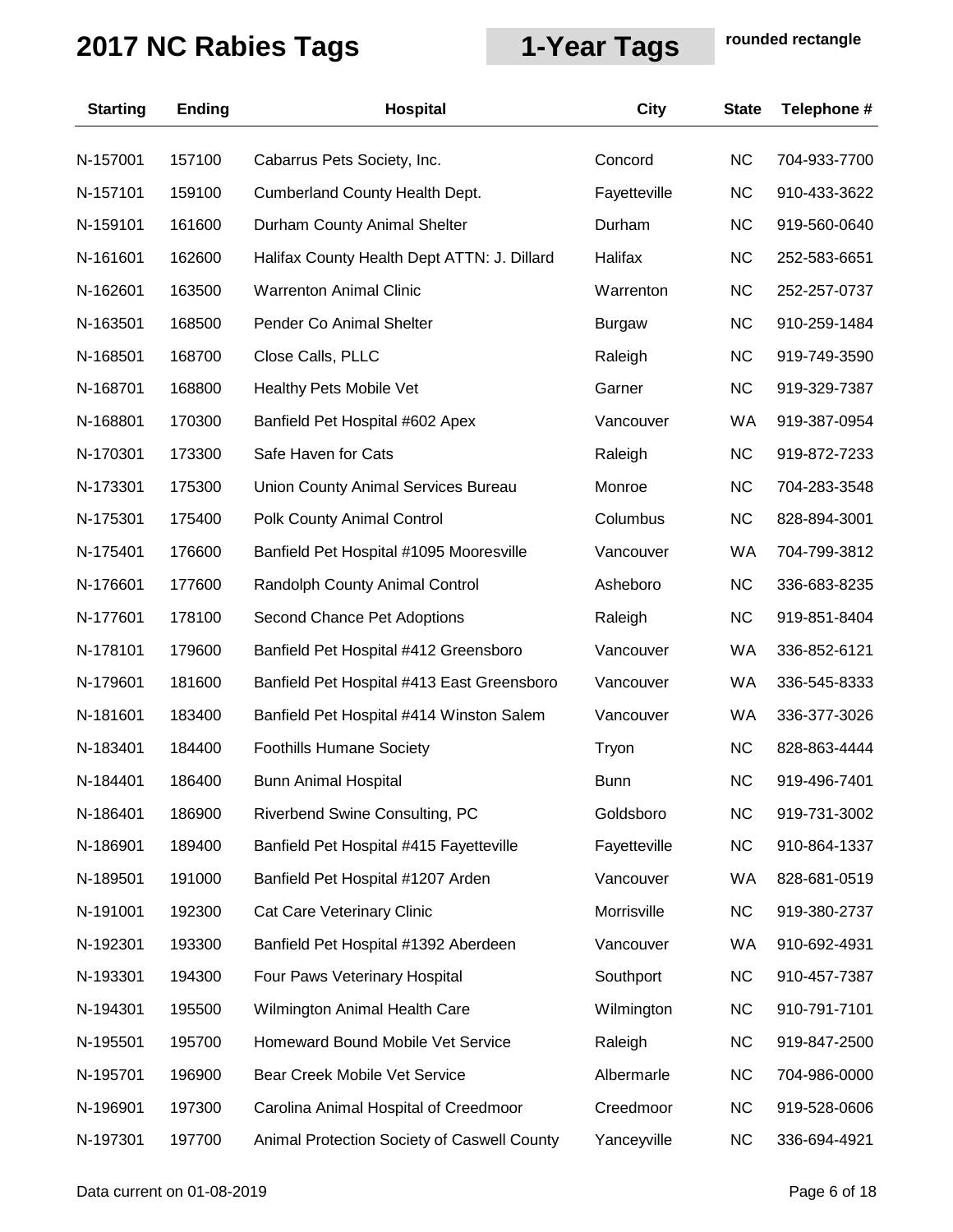| <b>Starting</b> | <b>Ending</b> | <b>Hospital</b>                                 | City                  | <b>State</b> | Telephone #  |
|-----------------|---------------|-------------------------------------------------|-----------------------|--------------|--------------|
| N-197701        | 198200        | Robeson County Animal Shelter                   | St. Paul              | <b>NC</b>    | 910-865-2200 |
| N-198201        | 199800        | <b>Surry County Animal Control</b>              | Dobson                | <b>NC</b>    | 336-401-8481 |
| N-199801        | 199900        | Piedmont Equine Mobile Veterinary Service       | Marshville            | <b>NC</b>    | 704-989-3933 |
| N-199901        | 200100        | <b>Burke County Sheriff Dept Animal Control</b> | Morganton             | <b>NC</b>    | 828-438-5500 |
| N-200101        | 201600        | Banfield Pet Hospital #1208 Asheville           | Vancouver             | <b>WA</b>    | 828-298-1800 |
| N-201601        | 203100        | Banfield Pet Hospital #1929 Knightdale          | Vancouver             | <b>WA</b>    | 919-266-1747 |
| N-203101        | 203300        | <b>Stanly County HD Animal Control</b>          | Albermarle            | <b>NC</b>    | 704-982-8354 |
| N-203301        | 204700        | <b>Brunswick County Animal Services</b>         | Supply                | <b>NC</b>    | 910-754-8204 |
| N-204701        | 205700        | <b>Transylvania County Animal Services</b>      | <b>Brevard</b>        | <b>NC</b>    | 828-883-3713 |
| N-205701        | 205800        | Pampered Pets Mobile Veterinary Services        | Wadesboro             | <b>NC</b>    | 704-465-2307 |
| N-205801        | 206300        | Banfield Pet Hospital #2124 Sharon Amity        | Vancouver             | <b>WA</b>    | 704-364-4171 |
| N-206301        | 206900        | Carolina Forest Animal Clinic                   | Jacksonville          | <b>NC</b>    | 910-347-1219 |
| N-206901        | 207100        | Carolina Veterinary Specialists                 | <b>Matthews</b>       | <b>NC</b>    | 704-815-3939 |
| N-207101        | 207300        | Carolinas Veterinary Care Clinic                | Huntersville          | <b>NC</b>    | 704-439-0600 |
| N-207301        | 207800        | <b>Small Paws Veterinary Clinic</b>             | <b>Elizabeth City</b> | <b>NC</b>    | 252-384-0109 |
| N-207801        | 208900        | SPCA of Northeastern NC                         | <b>Elizabeth City</b> | <b>NC</b>    | 252-338-5222 |
| N-208901        | 209100        | Adopt An Angel                                  | <b>Boliva</b>         | <b>NC</b>    | 910-392-0557 |
| N-209101        | 209200        | Anderson Creek Mobile Veterinary Services       | <b>Spring Lake</b>    | <b>NC</b>    | 910-603-5037 |
| N-209201        | 211700        | Spay Neuter Clinic of the Carolinas             | Charlotte             | <b>NC</b>    | 704-542-9997 |
| N-211701        | 213700        | Banfield Pet Hospital #2229 Morrisville         | Vancouver             | <b>WA</b>    | 919-467-1562 |
| N-213701        | 214000        | Middle Creek Veterinary Hospital                | Raleigh               | <b>NC</b>    | 919-773-1043 |
| N-214001        | 217000        | <b>Cumberland County Animal Control</b>         | Fayetteville          | <b>NC</b>    | 910-321-6857 |
| N-217001        | 217500        | Shiloh Animal Hospital                          | Morrisville           | NC.          | 919-825-1000 |
| N-217501        | 217800        | Local Mobile Veterinary Practice                | Durham                | <b>NC</b>    | 919-219-4919 |
| N-217801        | 223800        | Planned Pethood Spay & Neuter Clinic            | Greensboro            | <b>NC</b>    | 336-299-3060 |
| N-223801        | 224800        | Banfield Pet Hospital #2110 Wesley Chapel       | Vancouver             | <b>WA</b>    | 704-821-1415 |
| N-224801        | 225500        | <b>Highlands Pet Hospital</b>                   | Concord               | <b>NC</b>    | 704-464-4463 |
| N-225501        | 225800        | Ark Mobile Vet Housecalls                       | Graham                | NC.          | 919-932-0700 |
| N-225801        | 226800        | <b>Carteret County Humane Society</b>           | Newport               | <b>NC</b>    | 252-247-7744 |
| N-226801        | 234800        | Carolina Value Vet Mobile Vaccine Clinic        | Concord               | <b>NC</b>    | 704-288-8620 |
| N-234801        | 234900        | Chatham Mobile Veterinary Service               | <b>Bear Creek</b>     | <b>NC</b>    | 919-239-9362 |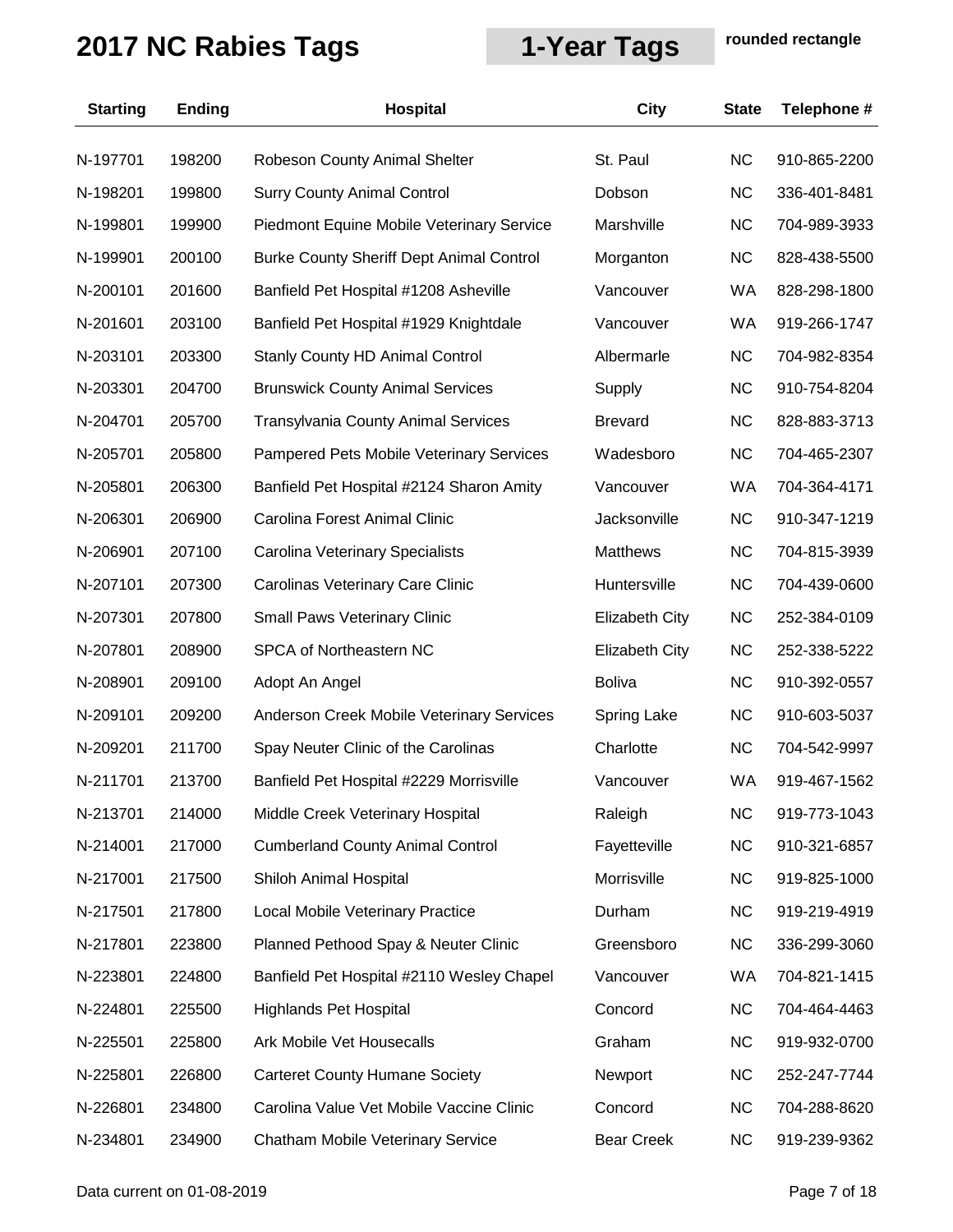| <b>Starting</b> | <b>Ending</b> | Hospital                                     | City               | <b>State</b> | Telephone #  |
|-----------------|---------------|----------------------------------------------|--------------------|--------------|--------------|
| N-234901        | 235000        | Martin County Animal Control                 | Williamston        | <b>NC</b>    | 252-661-3493 |
| N-235001        | 241000        | Charlotte-Mecklenburg Animal Care & Control  | Charlotte          | <b>NC</b>    | 704-336-6695 |
| N-241001        | 241600        | <b>Yadkin County Animal Control</b>          | Yadkinville        | <b>NC</b>    | 336-677-2500 |
| N-241601        | 242000        | Sampson County Animal Shelter                | Clinton            | <b>NC</b>    | 910-592-8493 |
| N-242001        | 242900        | Animal Hospital of New Bern PLLC             | New Bern           | <b>NC</b>    | 252-649-1520 |
| N-242901        | 243300        | <b>Beaufort County Animal Control</b>        | Washington         | <b>NC</b>    | 252-946-4517 |
| N-243301        | 244100        | Banfield Pet Hospital #2247 Sanford          | Vancouver          | WA           | 919-774-6428 |
| N-244101        | 244600        | Banfield Pet Hospital #2288 Statesville      | Vancouver          | <b>WA</b>    | 704-878-8849 |
| N-244601        | 245200        | Banfield Pet Hospital #2374 Six Forks        | Vancouver          | WA           | 919-847-1064 |
| N-245201        | 245600        | Banfield Pet Hospital #5029 Cary Stonebridge | Vancouver          | WA           | 919-387-5976 |
| N-245601        | 246200        | <b>Broadway Veterinary Hospital</b>          | Durham             | <b>NC</b>    | 919-973-0292 |
| N-246201        | 246300        | Dr. Elizabeth Herring                        | Harrells           | <b>NC</b>    | 910-990-1631 |
| N-246301        | 246900        | <b>TriCounty Animal Shelter</b>              | Tyner              | <b>NC</b>    | 252-221-8514 |
| N-246901        | 247000        | Tender Touch Mobile Vet Care                 | Raleigh            | <b>NC</b>    | 919-247-7391 |
| N-247001        | 248000        | <b>Cherokee County Health Department</b>     | Murphy             | <b>NC</b>    | 828-837-7486 |
| N-248001        | 248600        | Willow Oak Veterinary Hospital               | Durham             | <b>NC</b>    | 919-908-6744 |
| N-248601        | 248700        | <b>HorseCare Veterinary Service</b>          | Zebulon            | <b>NC</b>    | 919-601-4122 |
| N-248701        | 248800        | Dr. Monty C. Freshwater                      | Mebane             | <b>NC</b>    | 919-649-0796 |
| N-248801        | 248900        | Quartet Veterinary Emergency Hospital        | Cary               | <b>NC</b>    | 919-462-8989 |
| N-248901        | 249900        | Banfield Pet Hospital #5042 Creedmoor        | Vancouver          | WA           | 919-847-3548 |
| N-249901        | 250200        | Tuscan Ridge Animal Hospital                 | <b>Wake Forest</b> | <b>NC</b>    | 919-556-1944 |
| N-250201        | 250400        | North Hills Animal Hospital & Resort         | Raleigh            | <b>NC</b>    | 919-307-4800 |
| N-250401        | 266400        | VIP Petcare Gentle Doctor NC Raleigh         | Windsor            | CA           | 800-427-7973 |
| N-264801        | 265000        | Carolina Vet. Specialists Huntersville       | Huntersville       | <b>NC</b>    | 704-949-1100 |
| N-266401        | 266500        | <b>Hertford County Animal Shelter</b>        | Winton             | <b>NC</b>    | 252-642-3583 |
| N-266501        | 267000        | Banfield Pet Hospital #5054 Falls of Neuse   | Vancouver          | WA           | 919-872-5406 |
| N-267001        | 267200        | Right at Home Mobile Veterinary Services PLL | <b>Kitty Hawk</b>  | <b>NC</b>    | 252-202-8460 |
| N-267201        | 269200        | <b>VIP Petcare Atlanta</b>                   | Windsor            | CA           | 404-620-2290 |
| N-269201        | 269500        | Youngsville Animal Hospital                  | Youngsville        | <b>NC</b>    | 919-494-5511 |
| N-269501        | 279500        | VIP Petcare-Columbia                         | Windsor            | CA           | 800-427-7973 |
| N-279501        | 280000        | Anson County Animal Shelter                  | Polkton            | <b>NC</b>    | 704-994-2738 |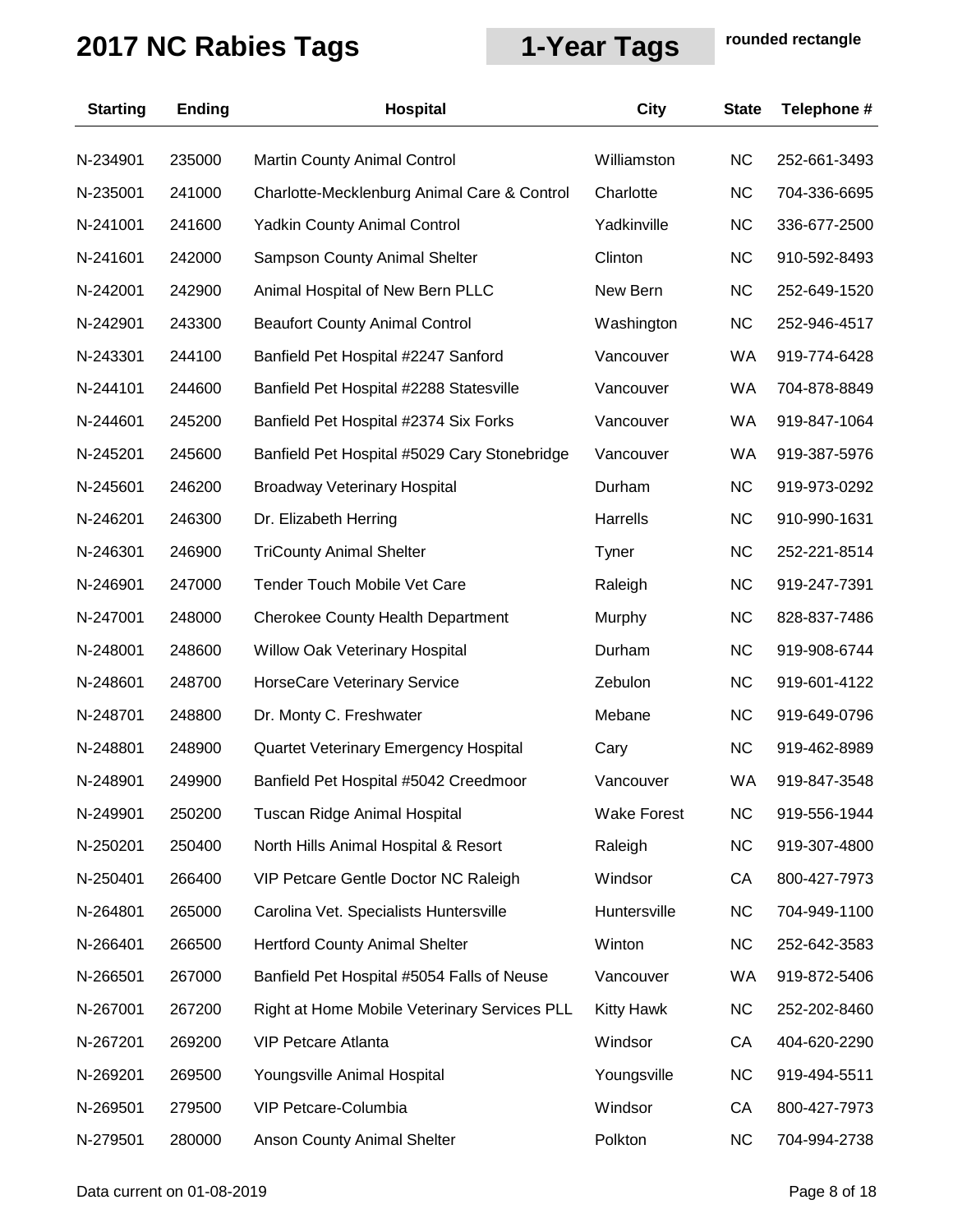| <b>Starting</b> | <b>Ending</b> | <b>Hospital</b>                              | City                 | <b>State</b> | Telephone #  |
|-----------------|---------------|----------------------------------------------|----------------------|--------------|--------------|
| N-280001        | 280100        | Veterinary Housecalls of Raleigh Mobile PLLC | Raleigh              | <b>NC</b>    | 984-200-9119 |
| N-280101        | 282400        | Affordable Animal Care                       | Durham               | <b>NC</b>    | 919-620-7729 |
| N-282401        | 282600        | <b>Columbus County Animal Control</b>        | Whiteville           | <b>NC</b>    | 910-641-3945 |
| N-282601        | 282700        | Seal Equine Mobile Veterinary Service        | Rougemont            | <b>NC</b>    | 336-364-0818 |
| N-282701        | 282900        | Passionate Paws Animal Hospital              | Waxhaw               | <b>NC</b>    | 704-256-7576 |
| N-282901        | 283400        | Banfield Pet Hospital #5097 Highland         | Vancouver            | WA           | 704-875-2567 |
| N-283401        | 283900        | Banfield Pet Hospital #5118 Cornelius        | Vancouver            | WA           | 704-894-8579 |
| N-283901        | 284400        | Banfield Pet Hospital #2213 at Ramsey        | Vancouver            | <b>WA</b>    | 910-884-1206 |
| N-284401        | 285000        | Rowan County Animal Control/Shelter          | Salisbury            | <b>NC</b>    | 704-216-7768 |
| N-285001        | 285100        | Alexander At The Park Vet Hospital           | Durham               | <b>NC</b>    | 919-484-9909 |
| N-285101        | 285200        | Mobile Equine & House Call Service           | Charlotte            | <b>NC</b>    | 704-541-3966 |
| N-285201        | 285300        | Carolina Livestock Veterinary Service        | Statesville          | <b>NC</b>    | 828-228-7962 |
| N-285301        | 285400        | Lake Norman Equine Clinic/Twin Oaks Equine   | Mt. Ulla             | <b>NC</b>    | 704-278-3939 |
| N-285401        | 286000        | Banfield Pet Hospital #1413 Burlington       | Vancouver            | <b>WA</b>    | 336-524-9106 |
| N-285501        | 296900        | Mooresville Animal Hospital, P.A.            | Mooresville          | <b>NC</b>    | 704-664-4087 |
| N-286001        | 286500        | Animal Hospital of Whiteville                | Whiteville           | <b>NC</b>    | 910-642-3221 |
| N-286901        | 287200        | <b>Gaston County Animal Control</b>          | Dallas               | <b>NC</b>    | 704-922-9716 |
| N-287201        | 288100        | Animal Hospital of Mebane                    | Mebane               | <b>NC</b>    | 919-304-1600 |
| N-288101        | 288300        | Dr P J Boatwright                            | <b>Brevard</b>       | <b>NC</b>    | 828-885-2080 |
| N-288301        | 288500        | St. Francis Animal Hospital                  | Durham               | <b>NC</b>    | 919-286-2727 |
| N-288501        | 289500        | <b>Craven Pamlico Animal Services</b>        | New Bern             | <b>NC</b>    | 252-637-4606 |
| N-289501        | 290500        | Banfield Pet Hospital #5030 South Point      | Vancouver            | WA           | 919-316-1046 |
| N-291001        | 295000        | Humane Society Charlotte Spay&Neuter Clinic- | Charlotte            | <b>NC</b>    | 704-494-7707 |
| N-295001        | 296500        | Forsyth County Animal Shelter                | <b>Winston Salem</b> | <b>NC</b>    | 336-703-2482 |
| N-296501        | 297000        | <b>Weddington Animal Hospital</b>            | Matthews             | <b>NC</b>    | 704-847-8466 |
| N-297001        | 298200        | Banfield Pet Hospital #5138 West Gate        | Vancouver            | <b>WA</b>    | 336-323-7925 |
| N-297501        | 300200        | <b>Caldwell County Animal Control</b>        | Lenoir               | <b>NC</b>    | 828-757-8625 |
| N-298201        | 298500        | <b>Berkeley Veterinary Clinic</b>            | Goldsboro            | <b>NC</b>    | 919-778-5398 |
| N-299001        | 296000        | Mitchell County Animal Rescue Shelter        | Spruce Pine          | <b>NC</b>    | 828-765-6952 |
| N-300201        | 300500        | Monroe Animal Hospital, P.A.                 | Monroe               | <b>NC</b>    | 704-289-5242 |
| N-300501        | 302700        | Banfield Pet Hospital #1140 High Point       | Vancouver            | WA           | 336-884-4035 |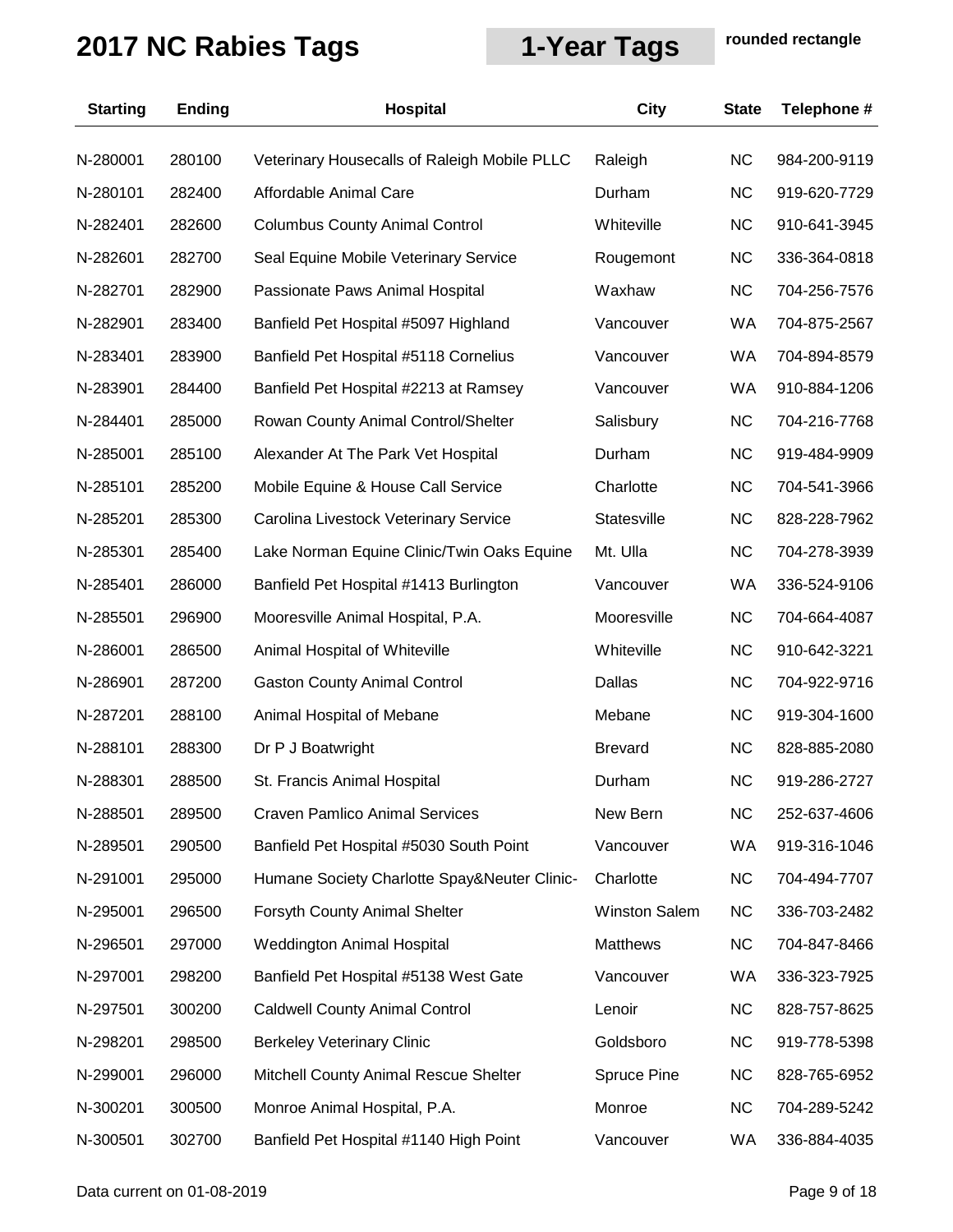| <b>Starting</b> | <b>Ending</b> | Hospital                                   | <b>City</b>          | <b>State</b> | Telephone #  |
|-----------------|---------------|--------------------------------------------|----------------------|--------------|--------------|
| N-301001        | 301400        | <b>Stanly County Humane Society</b>        | Albemarle            | <b>NC</b>    | 704-983-7729 |
| N-301401        | 301500        | The Oaks Veterinary Clinic                 | Smithfield           | VA           | 757-357-2324 |
| N-302001        | 304500        | Banfield Pet Hospital #2323 Pineville      | Vancouver            | <b>WA</b>    | 704-554-5401 |
| N-302701        | 302900        | Animobile Veterinary Services              | Tryon                | <b>NC</b>    | 919-932-0305 |
| N-302901        | 303000        | Carolina Vetererinary Specialist Referral  | Greensboro           | <b>NC</b>    | 336-632-0605 |
| N-303501        | 304000        | China Grove Animal Hospital                | China Grove          | <b>NC</b>    | 704-857-1017 |
| N-304501        | 305200        | Banfield Pet Hospital #5139 Highwoods      | Vancouver            | <b>WA</b>    | 336-323-7811 |
| N-305201        | 305600        | Fix A Friend Spay Neuter Clinic            | Winnebo              | NC           | 910-253-8161 |
| N-305601        | 305800        | <b>Bladen County Animal Control</b>        | Elizabethtown        | <b>NC</b>    | 910-862-6918 |
| N-305801        | 306100        | Cornelius Police Dept / Animal Control     | Cornelius            | <b>NC</b>    | 704-892-1363 |
| N-306101        | 307500        | Care First Animal Hospital at Glenwood     | Raleigh              | <b>NC</b>    | 919-783-7387 |
| N-306501        | 306800        | Dixie Trail Animal Clinic, Inc.            | Raleigh              | <b>NC</b>    | 919-781-5977 |
| N-306801        | 307000        | Frenzel's Mobile Vet Clinic                | Mebane               | <b>NC</b>    | 336-694-6688 |
| N-307501        | 308500        | Forsyth County Health Dept                 | <b>Winston Salem</b> | <b>NC</b>    | 336-703-3149 |
| N-308501        | 309500        | <b>Forest City Animal Hospital</b>         | <b>Forest City</b>   | <b>NC</b>    | 828-229-3250 |
| N-309501        | 311000        | Animal Hospital of Beulaville, P.A.        | <b>Beulaville</b>    | <b>NC</b>    | 910-298-8188 |
| N-311001        | 312500        | Warren County Animal Ark (Shelter)         | Warrenton            | <b>NC</b>    | 252-257-6137 |
| N-312501        | 312900        | <b>Gandy Animal Hospital</b>               | Rockingham           | <b>NC</b>    | 910-997-2518 |
| N-312901        | 313000        | Uncommon Creatures Mobile Vet Service      | <b>Winston Salem</b> | <b>NC</b>    | 704-603-7520 |
| N-313001        | 313500        | Banfield Pet Hospital #5131 Harrisburg     | Vancouver            | <b>WA</b>    | 704-455-0045 |
| N-313501        | 314200        | Forest Hills Veterinary Hospital           | Wilmington           | <b>NC</b>    | 910-362-9955 |
| N-314201        | 314300        | Mozzachio Mobile Vet Service               | Hillsborough         | <b>NC</b>    | 919-618-1322 |
| N-314301        | 314500        | Lenoir County Animal Shelter               | Kinston              | <b>NC</b>    | 252-520-0003 |
| N-314501        | 314800        | Paws & Claws Mobile Vet                    | Huntersville         | <b>NC</b>    | 704-779-4200 |
| N-314801        | 314900        | Frontier Mobile Veterinay Service          | Iron Station         | <b>NC</b>    | 704-745-7550 |
| N-314901        | 315000        | Dr. Wrenn Mathis                           | Clinton              | <b>NC</b>    | 910-385-4873 |
| N-315001        | 316000        | Banfield Pet Hospital #418 Hickory         | Vancouver            | WA           | 828-261-0356 |
| N-316001        | 317500        | Guilford Co Env Health                     | Greensboro           | <b>NC</b>    | 336-641-4459 |
| N-317501        | 317700        | <b>Sunvet Animal Wellness Clinic</b>       | Asheville            | <b>NC</b>    | 828-254-2221 |
| N-317701        | 318000        | Chapel Hill Mobile Vet House Calls         | Chapel Hill          | <b>NC</b>    | 919-357-3440 |
| N-318001        | 319000        | Banfield Pet Hospital #2347 Charlotte-IKEA | Vancouver            | WA           | 704-596-6224 |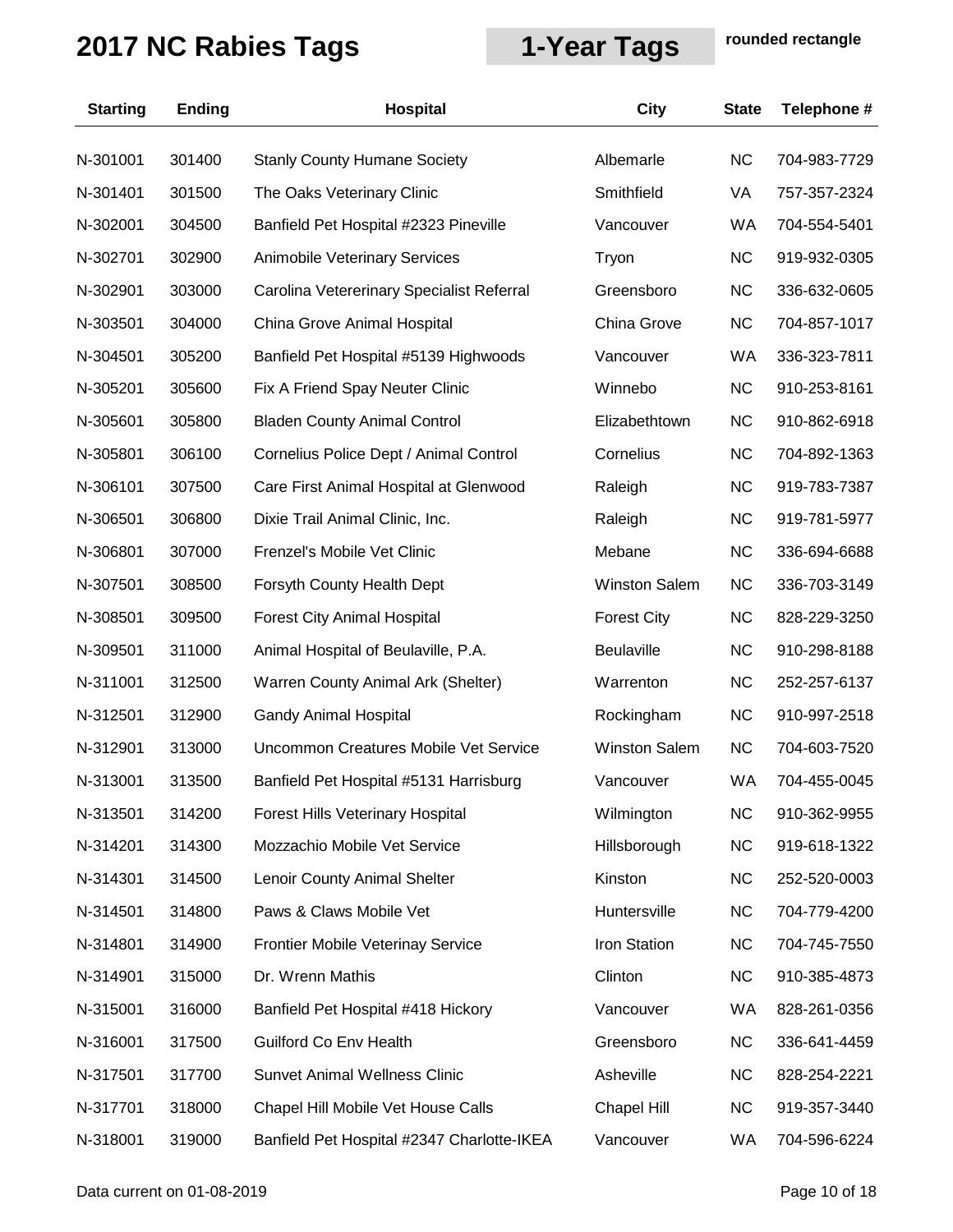| <b>Starting</b> | <b>Ending</b> | Hospital                                        | City               | <b>State</b> | Telephone #  |
|-----------------|---------------|-------------------------------------------------|--------------------|--------------|--------------|
| N-319001        | 319400        | Ambassador Mobile Veterinarian Service          | Greensboro         | <b>NC</b>    | 336-254-1865 |
| N-319401        | 319500        | Dr. Elizabeth Williams                          | Fayetteville       | <b>NC</b>    | 352-318-0866 |
| N-319501        | 320000        | <b>NCSU CVM Pharmacy</b>                        | Raleigh            | <b>NC</b>    | 919-513-6572 |
| N-320001        | 320200        | Fix A Friend Spay Neuter Clinic                 | Winnebo            | <b>NC</b>    | 910-253-8161 |
| N-320201        | 320500        | Banfield Pet Hospital #610 Greenville           | Vancouver          | WA           | 252-756-3145 |
| N-320501        | 322500        | Banfield Pet Hospital #413 East Greensboro      | Vancouver          | WA           | 336-545-8333 |
| N-322501        | 324500        | <b>Granville Co Animal Control</b>              | Oxford             | <b>NC</b>    | 919-693-6749 |
| N-324501        | 325000        | Heritage Animal Hospital                        | <b>Wake Forest</b> | <b>NC</b>    | 919-412-4389 |
| N-325001        | 327000        | Banfield Pet Hospital #1249 Wake Forest         | Vancouver          | WA           | 919-562-3852 |
| N-327001        | 327500        | <b>Bayleaf Veterinary Hospital</b>              | Raleigh            | <b>NC</b>    | 919-848-1926 |
| N-327501        | 327600        | <b>Cats First Cat Clinic</b>                    | Greensboro         | <b>NC</b>    | 336-609-1944 |
| N-327601        | 326700        | Whiskers and Paws Veterinary Wellness Clinic    | Concord            | <b>NC</b>    | 704-213-1403 |
| N-327701        | 327900        | Knodel Mobile Wellness Service                  | Mooresville        | <b>NC</b>    | 704-402-2065 |
| N-327901        | 328000        | <b>Buchanan Mobile Veterinary Services PLLC</b> | Rutherfordton      | <b>NC</b>    | 954-789-7783 |
| N-328000        | 328100        | Carolina Equine & Food Animal Mobile Vet Ser    | <b>Siler City</b>  | <b>NC</b>    | 919-742-5500 |
| N-328101        | 328300        | <b>Hyde County Animal Services</b>              | Fairfield          | <b>NC</b>    | 252-542-0709 |
| N-328301        | 328500        | <b>Whiskers Rescue Foundation</b>               | East End           | <b>NC</b>    | 336-406-0965 |
| N-328501        | 329500        | Banfield Pet Hospital #1509 Charlotte-Rivergat  | Vancouver          | WA           | 704-583-9440 |
| N-329501        | 399900        | Banfield Pet Hospital #5063 Sharon Road         | Vancouver          | WA           | 704-367-5323 |
| N-329901        | 330201        | <b>Oriental Pet Clinic</b>                      | Oriental           | <b>NC</b>    | 252-249-2775 |
| N-330301        | 330500        | Cool Springs Mobile Veterinary Services         | Cleveland          | <b>NC</b>    | 704-794-3911 |
| N-330501        | 332500        | <b>NCSU Mobile Hospital Service CVM</b>         | Raleigh            | <b>NC</b>    | 919-606-2752 |
| N-332501        | 334000        | <b>Surry Spay Neuter Clinic</b>                 | Ararat             | <b>NC</b>    | 336-756-2578 |
| N-334001        | 334600        | <b>Richmond County Animal Shelter</b>           | Rockingham         | <b>NC</b>    | 910-997-8211 |
| N-334601        | 334900        | <b>Bridges Mobile Services</b>                  | Grover             | <b>NC</b>    | 704-937-3300 |
| N-334901        | 335000        | All Creatures Pet Hospital                      | Stanley            | <b>NC</b>    | 704-263-1366 |
| N-335001        | 345000        | Nash County Animal Control                      | Nashville          | <b>NC</b>    | 252-459-9855 |
| N-345001        | 348000        | Banfield Pet Hospital #1170 White Oak           | Vancouver          | WA           | 919-771-2344 |
| N-348001        | 350000        | Banfield Pet Hospital #411 Winston-Salem        | Vancouver          | WA           | 336-765-8339 |
| N-350001        | 353000        | Banfield Pet Hospital #598 N Durham             | Vancouver          | WA           | 919-620-8142 |
| N-351501        | 362000        | Banfield Pet Hospital #1508 Concord             | Vancouver          | WA           | 704-782-3921 |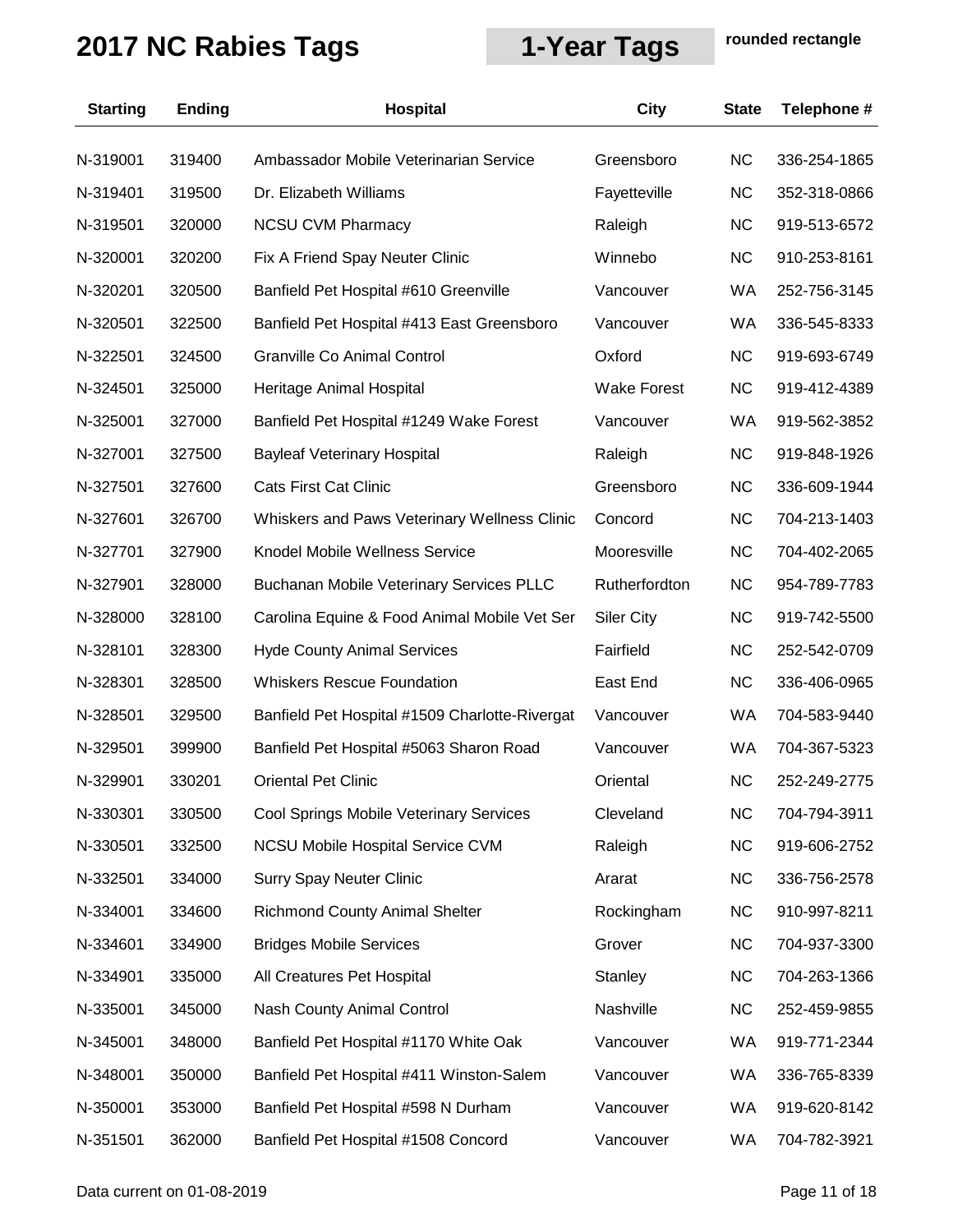| <b>Starting</b> | <b>Ending</b> | Hospital                                         | City                 | <b>State</b> | Telephone #  |
|-----------------|---------------|--------------------------------------------------|----------------------|--------------|--------------|
| N-353001        | 360300        | Spay Neuter Assistance Program                   | New Hill             | <b>NC</b>    | 919-783-7627 |
| N-360301        | 360400        | Hayes Barton Animal Hospital                     | Raleigh              | <b>NC</b>    | 919-833-2666 |
| N-360401        | 361000        | <b>Garner Animal Hospital</b>                    | Raleigh              | <b>NC</b>    | 919-772-0404 |
| N-361001        | 361100        | Catawba Heights Animal Hospital                  | <b>Belmont</b>       | <b>NC</b>    | 704-827-0616 |
| N-361101        | 361500        | <b>Chatham County Animal Control</b>             | Pittsboro            | <b>NC</b>    | 919-542-7203 |
| N-362001        | 362500        | Banfield Pet Hospital #5034 Strickland           | Vancouver            | WA           | 919-870-4908 |
| N-362501        | 362900        | <b>Cabarrus County Animal Shelter</b>            | Concord              | <b>NC</b>    | 800-427-7973 |
| N-362901        | 363000        | Greystone Animal Hospital                        | Raleigh              | <b>NC</b>    | 919-676-1711 |
| N-363001        | 363300        | Western Wake Veterinary Service                  | Apex                 | <b>NC</b>    | 919-362-1344 |
| N-363001        | 363300        | Gaston Veterinary Hospital Assoc.                | Gastonia             | <b>NC</b>    | 704-864-5732 |
| N-363501        | 363700        | Banfield Pet Hospital #1510 Charlotte-Perimet    | Vancouver            | WA           | 704-599-2957 |
| N-363701        | 363900        | Ashe County Animal Control                       | Crumpler             | <b>NC</b>    | 336-982-4060 |
| N-363901        | 364300        | <b>Walnut Street Animal Hospital</b>             | Cary                 | <b>NC</b>    | 919-948-6838 |
| N-364301        | 364400        | Whiskers and Paws Veterinary Wellness Clinic     | Concord              | <b>NC</b>    | 704-213-1403 |
| N-364401        | 364500        | Phillips Animal Medical Hospital                 | Gastonia             | <b>NC</b>    | 704-867-3514 |
| N-364501        | 364700        | Dr Ivey Smith Mobile Vet                         | Snow Hill            | <b>NC</b>    | 252-714-9581 |
| N-364701        | 364800        | <b>Wilkes County Animal Control</b>              | Wilkesboro           | <b>NC</b>    | 336-903-7688 |
| N-365001        | 373000        | <b>Guilford County Animal Services (Shelter)</b> | Greensboro           | <b>NC</b>    | 336-641-3400 |
| N-373001        | 375000        | Banfield Pet Hospital #2322 Matthews             | Vancouver            | WA           | 704-847-7001 |
| N-375001        | 376500        | <b>Burlington Road Animal Hospital</b>           | Greensboro           | <b>NC</b>    | 336-375-3939 |
| N-376501        | 377000        | Robinson Animal Hospital of Johnston County,     | Clayton              | <b>NC</b>    | 919-553-7173 |
| N-377001        | 377500        | Banfield Pet Hospital #1511 Blackeney            | Vancouver            | WA           | 704-844-6676 |
| N-377501        | 378100        | <b>Lincoln County Animal Services</b>            | Lincolnton           | <b>NC</b>    | 704-736-4125 |
| N-378101        | 378200        | Mobile Vet Practice of Raleigh                   | Raleigh              | <b>NC</b>    | 919-802-1622 |
| N-378201        | 378300        | <b>Brown Creek Equine Hospital</b>               | Polkton              | <b>NC</b>    | 704-272-7447 |
| N-378301        | 378400        | Paws At Your Doorstep Mobile Vet Service         | Cary                 | <b>NC</b>    | 919-247-2670 |
| N-378401        | 378500        | <b>Small Animal Emergency Animal Services</b>    | Vass                 | <b>NC</b>    | 910-246-0405 |
| N-378501        | 379000        | <b>Carteret County Animal Control</b>            | <b>Morehead City</b> | <b>NC</b>    | 252-728-8585 |
| N-379001        | 379900        | Northampton County Health Dept                   | Jackson              | <b>NC</b>    | 252-534-5841 |
| N-379901        | 380000        | <b>Tyrrell County Animal Control</b>             | Columbia             | <b>NC</b>    | 252-766-0033 |
| N-380001        | 380500        | Lee County Health Department Animal Service      | Sanford              | <b>NC</b>    | 919-718-4640 |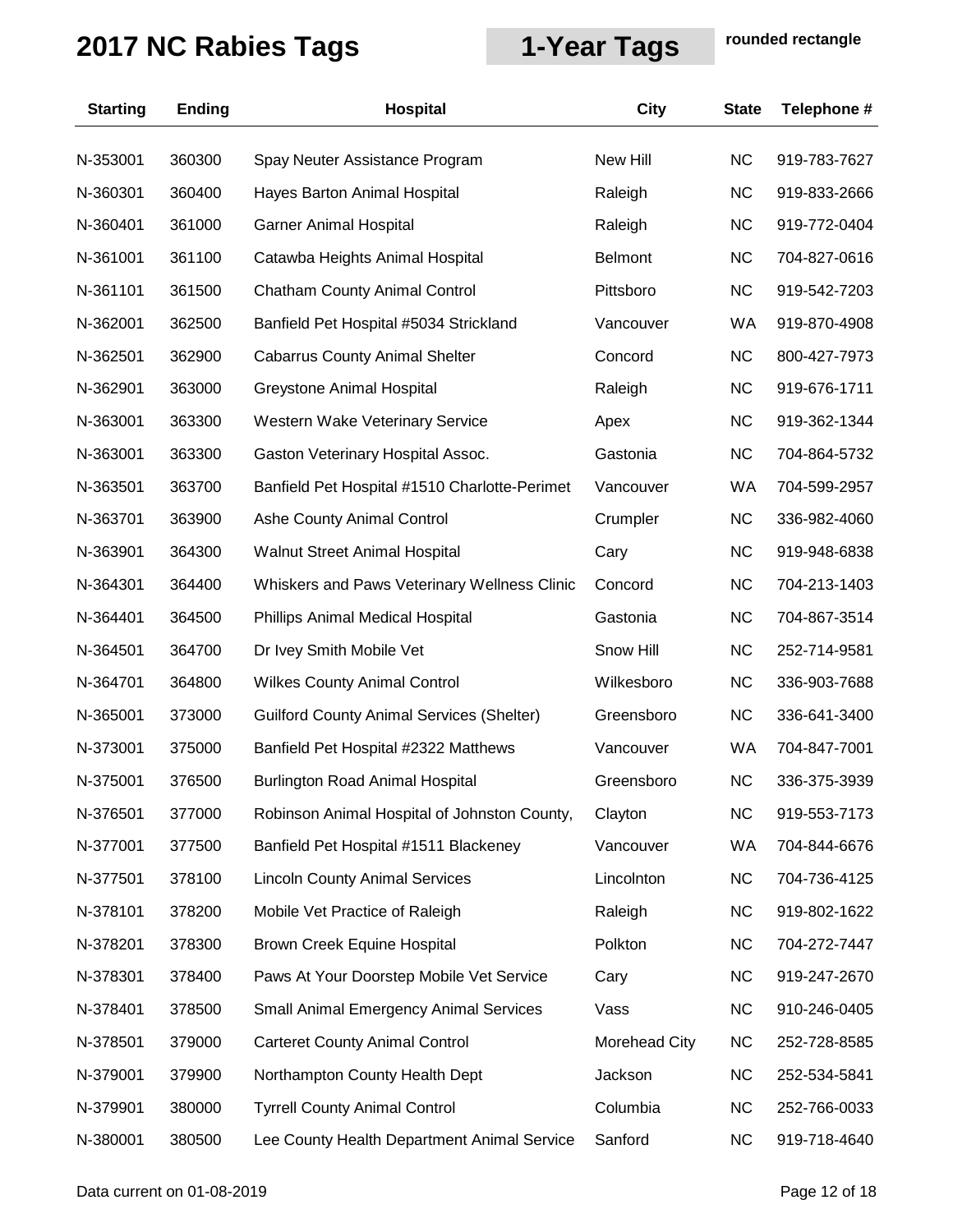| <b>Starting</b> | <b>Ending</b> | Hospital                                      | <b>City</b>          | <b>State</b> | Telephone #  |
|-----------------|---------------|-----------------------------------------------|----------------------|--------------|--------------|
| N-380501        | 380700        | <b>VIP Petcare CA</b>                         | Windsor              | CA           | 800-427-7973 |
| N-380701        | 380800        | Creekside Mobile Veterinary Service           | Wendell              | <b>NC</b>    | 770-826-3200 |
| N-380801        | 380900        | Mobile Large Animal Veterinary Service        | Troutman             | <b>NC</b>    | 704-528-1717 |
| N-380901        | 381000        | Socks & CO Mobile Veterinary                  | Cary                 | <b>NC</b>    | 919-244-2826 |
| N-381001        | 381500        | Dr. Ralph Houser                              | Pittsboro            | <b>NC</b>    | 336-376-8134 |
| N-381501        | 382100        | Fix A Friend Spay Neuter Clinic               | Winnebo              | <b>NC</b>    | 910-253-8161 |
| N-382101        | 382300        | PAWS of Hertford County                       | Murfeesboro          | <b>NC</b>    | 252-642-7297 |
| N-382301        | 382500        | Lenoir County Animal Shelter                  | Kinston              | <b>NC</b>    | 252-520-0003 |
| N-382501        | 382600        | Whispering Waters Animal Care/Mobile Svc      | <b>Boone</b>         | <b>NC</b>    | 828-264-8077 |
| N-382601        | 382800        | Moyock Animal Hospital                        | Moyock               | <b>NC</b>    | 252-435-2250 |
| N-382801        | 382900        | Banfield Pet Hospital #1510 Charlotte-Perimet | Vancouver            | WA           | 704-599-2957 |
| N-382901        | 383500        | Rowan County Animal Control/Shelter           | Salisbury            | <b>NC</b>    | 704-216-7768 |
| N-383201        | 383800        | <b>Richmond County Animal Shelter</b>         | Rockingham           | <b>NC</b>    | 910-997-8211 |
| N-383501        | 383800        | Alamance Countryside Mobile Vet Srevice       | <b>Burlington</b>    | <b>NC</b>    | 336-451-7826 |
| N-383801        | 389000        | Pet Emergency and Trauma Services, PLLC       | Kannapolis           | <b>NC</b>    | 704-932-1182 |
| N-383901        | 384000        | Whiskers and Paws Veterinary Wellness Clinic  | Concord              | <b>NC</b>    | 704-213-1403 |
| N-384001        | 384100        | Downtown Mobile Vet Service                   | Okemos               | MI           | 919-917-8312 |
| N-384101        | 384300        | <b>Quality Care Animal Hospital</b>           | Four Oaks            | <b>NC</b>    | 919-963-3044 |
| N-384301        | 384500        | <b>Gaston County Animal Control</b>           | Dallas               | <b>NC</b>    | 704-922-9716 |
| N-384501        | 385200        | <b>Vance County Animal Services</b>           | Henderson            | <b>NC</b>    | 252-492-3136 |
| N-385201        | 385300        | <b>SC Equine Associates</b>                   | Lancaster            | SC           | 980-721-2175 |
| N-385301        | 385500        | Mooresville Animal Hospital, P.A.             | Mooresville          | <b>NC</b>    | 704-664-4087 |
| N-385501        | 387000        | Fix A Friend Spay Neuter Clinic               | Winnebo              | <b>NC</b>    | 910-253-8161 |
| N-387001        | 387600        | Rowan County Animal Control/Shelter           | Salisbury            | <b>NC</b>    | 704-216-7768 |
| N-387601        | 387900        | <b>Cary Animal Control</b>                    | Cary                 | <b>NC</b>    | 919-319-4517 |
| N-387901        | 388000        | Dr. Betsy Walton                              | Raleigh              | <b>NC</b>    | 919-661-1026 |
| N-388001        | 388500        | <b>Bladen County Animal Control</b>           | Elizabethtown        | <b>NC</b>    | 910-862-6918 |
| N-388501        | 388700        | <b>Columbus County Animal Control</b>         | Whiteville           | <b>NC</b>    | 910-641-3945 |
| N-388701        | 389000        | Forsyth County Animal Shelter                 | <b>Winston Salem</b> | <b>NC</b>    | 336-703-2482 |
| N-389001        | 389400        | Banfield Pet Hospital #1510 Charlotte-Perimet | Vancouver            | WA           | 704-599-2957 |
| N-389401        | 389500        | Whiskers and Paws Veterinary Wellness Clinic  | Concord              | <b>NC</b>    | 704-213-1403 |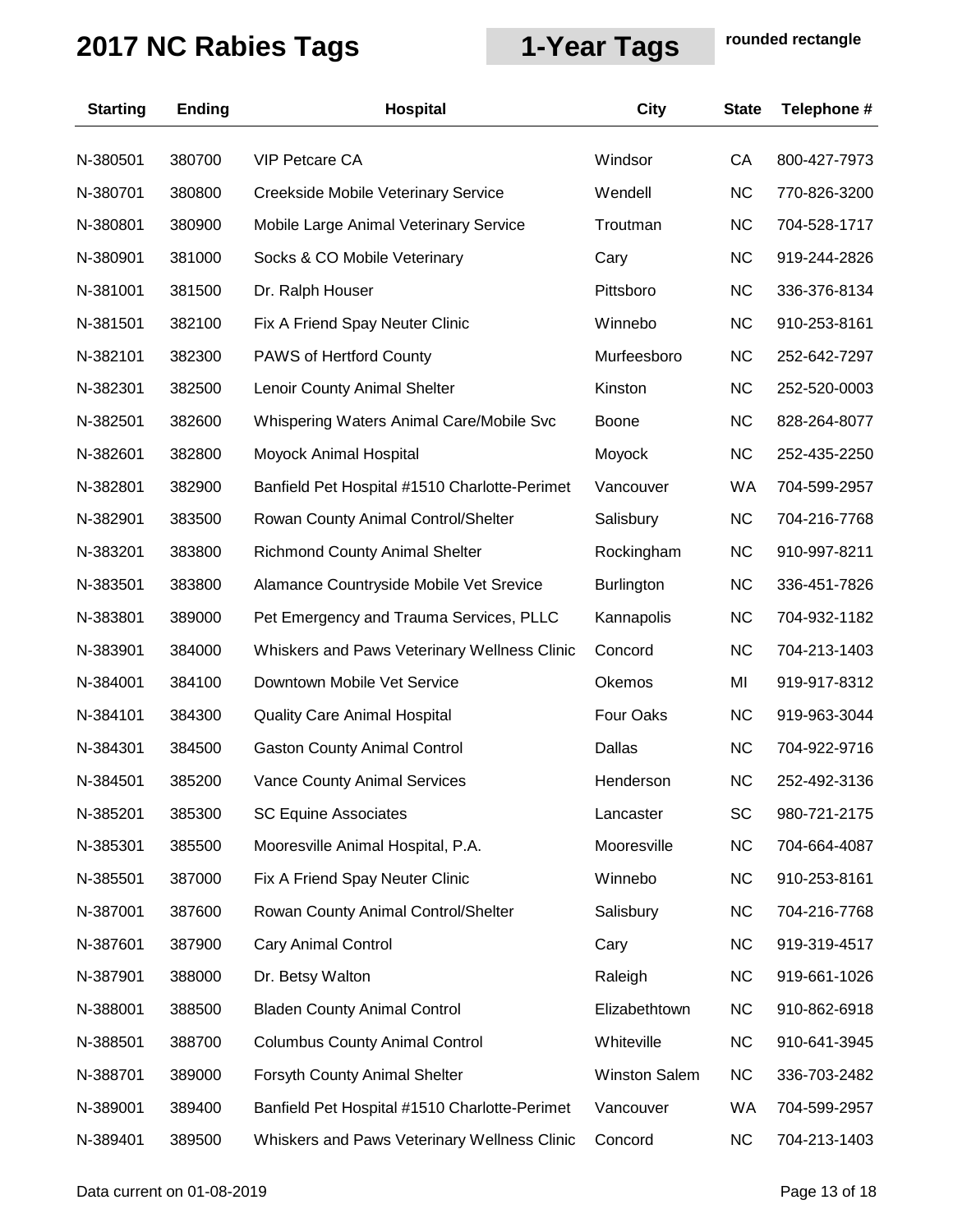| <b>Starting</b> | <b>Ending</b> | Hospital                                     | City              | <b>State</b> | Telephone #  |
|-----------------|---------------|----------------------------------------------|-------------------|--------------|--------------|
| N-389501        | 390000        | Spay & Neuter Clinic of Alamance County      | <b>Burlington</b> | <b>NC</b>    | 336-570-6767 |
| N-390001        | 390100        | Ocracoke Mobile Veterinarian                 | Ocracoke          | <b>NC</b>    | 252-928-0049 |
| N-390101        | 390200        | <b>Whiskers Rescue Foundation</b>            | East End          | <b>NC</b>    | 336-406-0965 |
| N-390201        | 391000        | <b>Lincoln County Animal Services</b>        | Lincolnton        | <b>NC</b>    | 704-736-4125 |
| N-391001        | 391200        | Lenoir County Animal Shelter                 | Kinston           | <b>NC</b>    | 252-520-0003 |
| N-391201        | 391300        | Iron Will Mobile Veterinary Services         | <b>Burlington</b> | <b>NC</b>    | 336-263-8127 |
| N-391301        | 391600        | Banfield Pet Hospital #610 Greenville        | Vancouver         | WA           | 252-756-3145 |
| N-391601        | 391700        | Mooresville Animal Hospital, P.A.            | Mooresville       | <b>NC</b>    | 704-664-4087 |
| N-391701        | 392000        | <b>Quality Care Animal Hospital</b>          | Four Oaks         | <b>NC</b>    | 919-963-3044 |
| N-392001        | 392600        | Rowan County Animal Control/Shelter          | Salisbury         | <b>NC</b>    | 704-216-7768 |
| N-392601        | 392800        | Cats Love Housecalls Mobile Vet Service      | Durham            | <b>NC</b>    | 919-590-9560 |
| N-392801        | 392900        | <b>Sunflower Mobile Veterinary Services</b>  | Wilmington        | <b>NC</b>    | 910-622-3360 |
| N-392901        | 393100        | Monroe Animal Hospital, P.A.                 | Monroe            | <b>NC</b>    | 704-289-5242 |
| N-393101        | 393200        | <b>Curly Tail Mobile Veterinary Services</b> | Charlotte         | <b>NC</b>    | 980-505-7387 |
| N-393401        | 394000        | <b>Gaston County Animal Control</b>          | Dallas            | <b>NC</b>    | 704-922-9716 |
| N-394001        | 394100        | Whiskers and Paws Veterinary Wellness Clinic | Concord           | <b>NC</b>    | 704-213-1403 |
| N-394101        | 394200        | Veterinary House Calls of Hickory            | Hickory           | <b>NC</b>    | 828-345-1998 |
| N-394201        | 394300        | <b>Caldwell County Animal Control</b>        | Lenoir            | <b>NC</b>    | 828-757-8625 |
| N-394301        | 394400        | Banfield Pet Hospital #2124 Sharon Amity     | Vancouver         | WA           | 704-364-4171 |
| N-394401        | 394500        | <b>Henderson County Animal Services</b>      | Hendersonville    | <b>NC</b>    | 828-697-4723 |
| N-394501        | 395000        | <b>Vance County Animal Services</b>          | Henderson         | <b>NC</b>    | 252-492-3136 |
| N-395001        | 395100        | <b>Burke Animal Clinic</b>                   | Morganton         | <b>NC</b>    | 828-437-0481 |
| N-395101        | 395200        | Atlas Mobile Veterinary Service              | Pisgah Forest     | <b>NC</b>    | 828-702-7306 |
| N-395201        | 395400        | <b>Columbus County Animal Control</b>        | Whiteville        | <b>NC</b>    | 910-641-3945 |
| N-395401        | 395700        | Fix A Friend Spay Neuter Clinic              | Winnebo           | <b>NC</b>    | 910-253-8161 |
| N-395701        | 400000        | Humane Society Charlotte Spay&Neuter Clinic- | Charlotte         | <b>NC</b>    | 704-494-7707 |
| N-400001        | 401700        | Fix A Friend Spay Neuter Clinic              | Winnebo           | <b>NC</b>    | 910-253-8161 |
| N-401701        | 401900        | Montgomery County Animal Control             | Troy              | <b>NC</b>    | 910-576-4221 |
| N-401901        | 402100        | Mooresville Animal Hospital, P.A.            | Mooresville       | <b>NC</b>    | 704-664-4087 |
| N-402101        | 402300        | Banfield Pet Hospital #417 Wilmington        | Vancouver         | WA           | 910-796-0401 |
| N-402301        | 402400        | Whiskers and Paws Veterinary Wellness Clinic | Concord           | <b>NC</b>    | 704-213-1403 |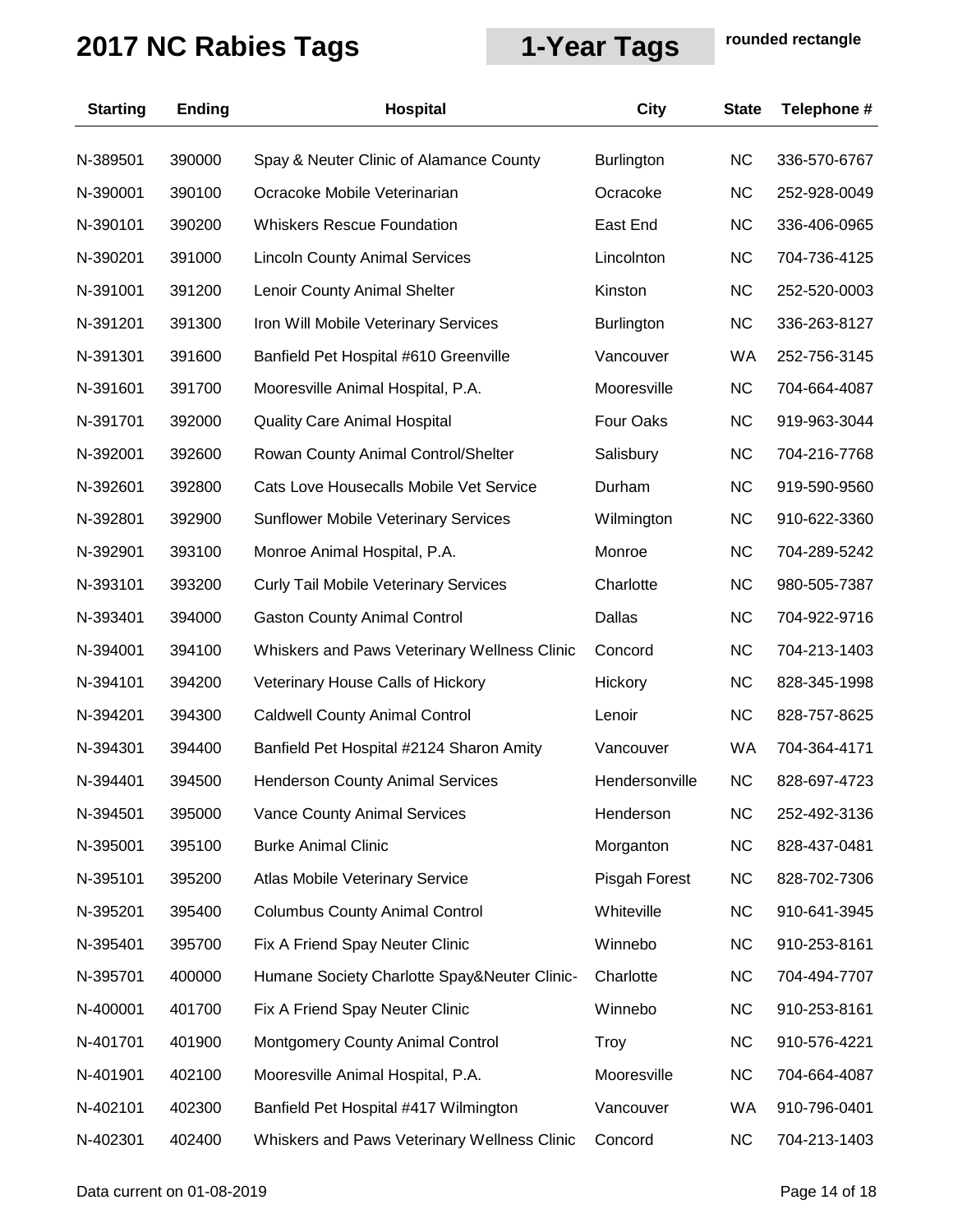| <b>Starting</b> | <b>Ending</b> | Hospital                                      | City               | <b>State</b> | Telephone #  |
|-----------------|---------------|-----------------------------------------------|--------------------|--------------|--------------|
| N-402401        | 402500        | K2 K9 Veterinay Hospital                      | Jackson Springs    | <b>NC</b>    | 910-652-3645 |
| N-402501        | 403000        | Banfield Pet Hospital #2213 at Ramsey         | Vancouver          | <b>WA</b>    | 910-884-1206 |
| N-403001        | 403200        | Banfield Pet Hospital #2124 Sharon Amity      | Vancouver          | WA           | 704-364-4171 |
| N-403201        | 403400        | Banfield Pet Hospital #5029 Cary Stonebridge  | Vancouver          | <b>WA</b>    | 919-387-5976 |
| N-403401        | 403500        | Animal Emergency Hospital & Urgent Care       | Raleigh            | <b>NC</b>    | 919-781-5145 |
| N-403501        | 404000        | Spay & Neuter Clinic of Alamance County       | <b>Burlington</b>  | <b>NC</b>    | 336-570-6767 |
| N-404001        | 405000        | Southeastern Veterinary Hospital, P.A.        | Lumberton          | <b>NC</b>    | 910-739-9411 |
| N-405001        | 405300        | Banfield Pet Hospital #1508 Concord           | Vancouver          | <b>WA</b>    | 704-782-3921 |
| N-405301        | 405700        | Sampson County Animal Shelter                 | Clinton            | NC           | 910-592-8493 |
| N-405701        | 406100        | <b>Cabarrus County Animal Shelter</b>         | Concord            | <b>NC</b>    | 800-427-7973 |
| N-406101        | 406300        | <b>Gaston County Animal Control</b>           | Dallas             | <b>NC</b>    | 704-922-9716 |
| N-406301        | 406400        | Whiskers and Paws Veterinary Wellness Clinic  | Concord            | <b>NC</b>    | 704-213-1403 |
| N-406401        | 406700        | <b>Walnut Street Animal Hospital</b>          | Cary               | <b>NC</b>    | 919-948-6838 |
| N-406701        | 407100        | Banfield Pet Hospital #2347 Charlotte-IKEA    | Vancouver          | <b>WA</b>    | 704-596-6224 |
| N-407101        | 407700        | Rowan County Animal Control/Shelter           | Salisbury          | <b>NC</b>    | 704-216-7768 |
| N-407701        | 407900        | Bear Creek Mobile Vet Service                 | Albermarle         | <b>NC</b>    | 704-986-0000 |
| N-407901        | 410200        | Swain County Health Department                | <b>Bryson City</b> | <b>NC</b>    | 828-488-3198 |
| N-410201        | 410600        | Banfield Pet Hospital #1413 Burlington        | Vancouver          | <b>WA</b>    | 336-524-9106 |
| N-410601        | 410700        | Whiskers and Paws Veterinary Wellness Clinic  | Concord            | <b>NC</b>    | 704-213-1403 |
| N-410701        | 410800        | Greystone Animal Hospital                     | Raleigh            | <b>NC</b>    | 919-676-1711 |
| N-410801        | 411000        | Lenoir County Animal Shelter                  | Kinston            | <b>NC</b>    | 252-520-0003 |
| N-411001        | 411100        | Sandy Paws Mobile Vet Service                 | Raleigh            | <b>NC</b>    | 919-576-0449 |
| N-411101        | 411300        | North Hills Animal Hospital & Resort          | Raleigh            | NC           | 919-307-4800 |
| N-411301        | 411500        | <b>Columbus County Animal Control</b>         | Whiteville         | <b>NC</b>    | 910-641-3945 |
| N-411501        | 412000        | <b>Lincoln County Animal Services</b>         | Lincolnton         | <b>NC</b>    | 704-736-4125 |
| N-412001        | 412100        | Kara Rogers CRV                               | <b>Troy</b>        | <b>NC</b>    | 480-227-2422 |
| N-412101        | 412300        | Banfield Pet Hospital #1510 Charlotte-Perimet | Vancouver          | WA           | 704-599-2957 |
| N-412301        | 412400        | Moyock Animal Hospital                        | Moyock             | <b>NC</b>    | 252-435-2250 |
| N-412401        | 412500        | Polk County Animal Control                    | Columbus           | <b>NC</b>    | 828-894-3001 |
| N-412501        | 413000        | Banfield Pet Hospital #5131 Harrisburg        | Vancouver          | <b>WA</b>    | 704-455-0045 |
| N-413001        | 413200        | Pamlico Co Health Dept - Animal Control       | Bayboro            | <b>NC</b>    | 252-745-5634 |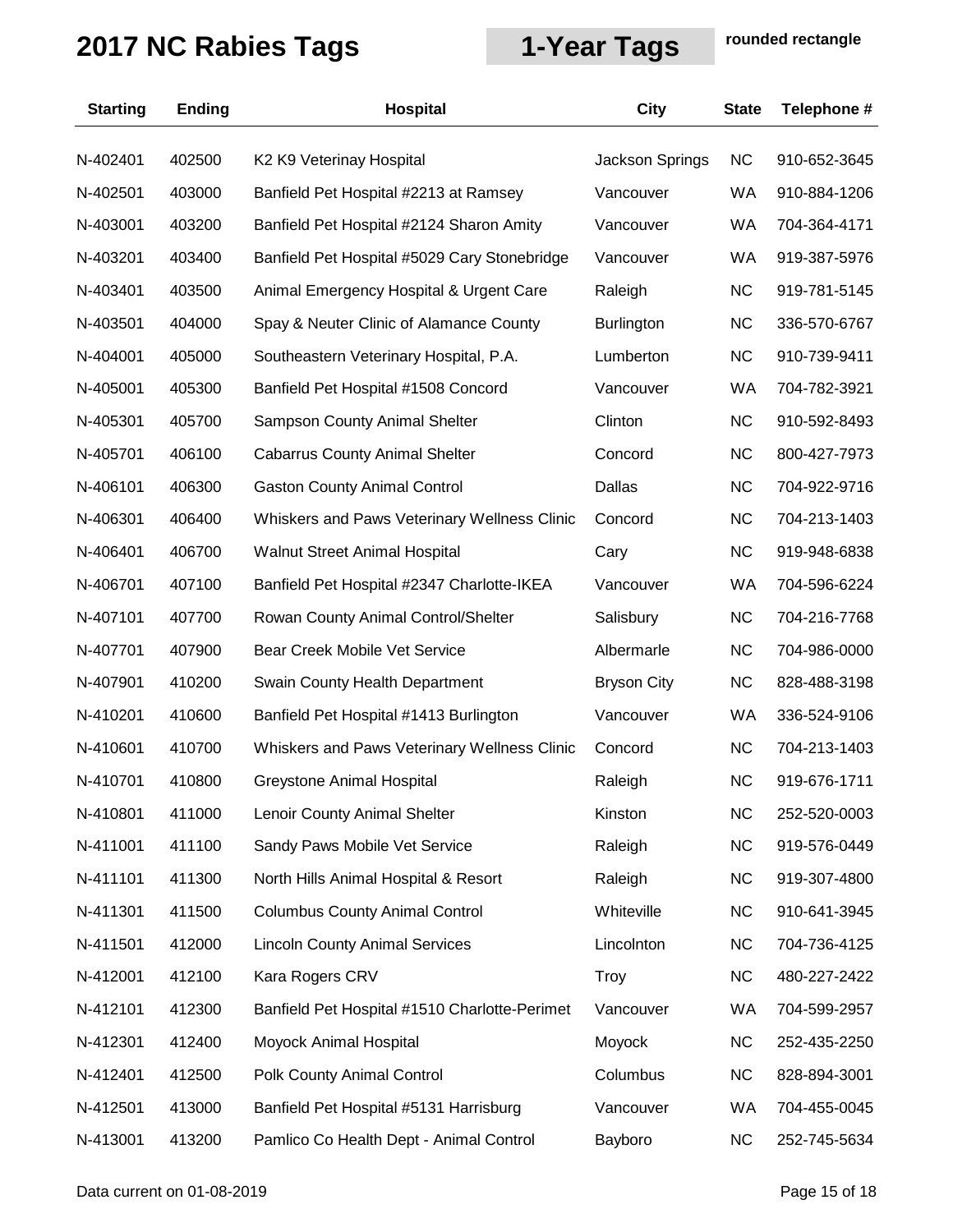| <b>Starting</b> | <b>Ending</b> | Hospital                                       | <b>City</b>       | <b>State</b> | Telephone #  |
|-----------------|---------------|------------------------------------------------|-------------------|--------------|--------------|
| N-413201        | 413300        | <b>Martin County Animal Control</b>            | Williamston       | <b>NC</b>    | 252-661-3493 |
| N-413301        | 413400        | Whiskers and Paws Veterinary Wellness Clinic   | Concord           | <b>NC</b>    | 704-213-1403 |
| N-413401        | 413500        | VCA Triangle Tower Animal Hospital             | Raleigh           | <b>NC</b>    | 919-231-8030 |
| N-413501        | 414000        | Vance County Animal Services                   | Henderson         | <b>NC</b>    | 252-492-3136 |
| N-414001        | 414100        | <b>Gallery Row Animal Hospital</b>             | Nags Head         | <b>NC</b>    | 252-715-5300 |
| N-414001        | 414200        | Banfield Pet Hospital #5063 Sharon Road        | Vancouver         | <b>WA</b>    | 704-367-5323 |
| N-414201        | 414400        | <b>Quality Care Animal Hospital</b>            | Four Oaks         | <b>NC</b>    | 919-963-3044 |
| N-414401        | 414500        | <b>Tyrrell County Animal Control</b>           | Columbia          | <b>NC</b>    | 252-766-0033 |
| N-414501        | 414600        | Dr P J Boatwright                              | <b>Brevard</b>    | <b>NC</b>    | 828-885-2080 |
| N-414601        | 414800        | <b>Gaston County Animal Control</b>            | Dallas            | <b>NC</b>    | 704-922-9716 |
| N-414801        | 415000        | <b>Brunswick County Animal Services</b>        | Supply            | <b>NC</b>    | 910-754-8204 |
| N-415001        | 415200        | Banfield Pet Hospital #5097 Highland           | Vancouver         | <b>WA</b>    | 704-875-2567 |
| N-415201        | 515500        | Fix A Friend Spay Neuter Clinic                | Winnebo           | <b>NC</b>    | 910-253-8161 |
| N-415501        | 415800        | Banfield Pet Hospital #610 Greenville          | Vancouver         | <b>WA</b>    | 252-756-3145 |
| N-415801        | 415900        | Whiskers and Paws Veterinary Wellness Clinic   | Concord           | <b>NC</b>    | 704-213-1403 |
| N-415901        | 416100        | <b>HillTop Animal Hospital</b>                 | Fuquay-Varina     | <b>NC</b>    | 919-552-5232 |
| N-416101        | 416700        | Rowan County Animal Control/Shelter            | Salisbury         | <b>NC</b>    | 704-216-7768 |
| N-416701        | 416900        | Banfield Pet Hospital #1511 Blackeney          | Vancouver         | <b>WA</b>    | 704-844-6676 |
| N-416901        | 417000        | <b>Columbus County Animal Control</b>          | Whiteville        | <b>NC</b>    | 910-641-3945 |
| N-417001        | 417500        | Animal Hospital of Beulaville, P.A.            | <b>Beulaville</b> | <b>NC</b>    | 910-298-8188 |
| N-417501        | 418100        | Spay & Neuter Clinic of Alamance County        | <b>Burlington</b> | <b>NC</b>    | 336-570-6767 |
| N-418101        | 418200        | Banfield Pet Hospital #2124 Sharon Amity       | Vancouver         | <b>WA</b>    | 704-364-4171 |
| N-418201        | 418300        | Mooresville Animal Hospital, P.A.              | Mooresville       | <b>NC</b>    | 704-664-4087 |
| N-418301        | 418500        | Carrboro Plaza Veterinary Clinic, PA           | Carrboro          | <b>NC</b>    | 919-929-0031 |
| N-418501        | 418600        | <b>Phillips Animal Medical Hospital</b>        | Gastonia          | <b>NC</b>    | 704-867-3514 |
| N-418601        | 418900        | Animal Hospital of Beulaville, P.A.            | Beulaville        | <b>NC</b>    | 910-298-8188 |
| N-418901        | 419000        | <b>Healthy Pets Mobile Vet</b>                 | Garner            | <b>NC</b>    | 919-329-7387 |
| N-419001        | 419600        | Granville Co Animal Control                    | Oxford            | <b>NC</b>    | 919-693-6749 |
| N-419601        | 419700        | Alexander At The Park Vet Hospital             | Durham            | <b>NC</b>    | 919-484-9909 |
| N-419701        | 419800        | <b>Tender Heart Mobile Veterinary Services</b> | Greenville        | <b>NC</b>    | 704-302-3279 |
| N-419801        | 419900        | Lenoir County Animal Shelter                   | Kinston           | <b>NC</b>    | 252-520-0003 |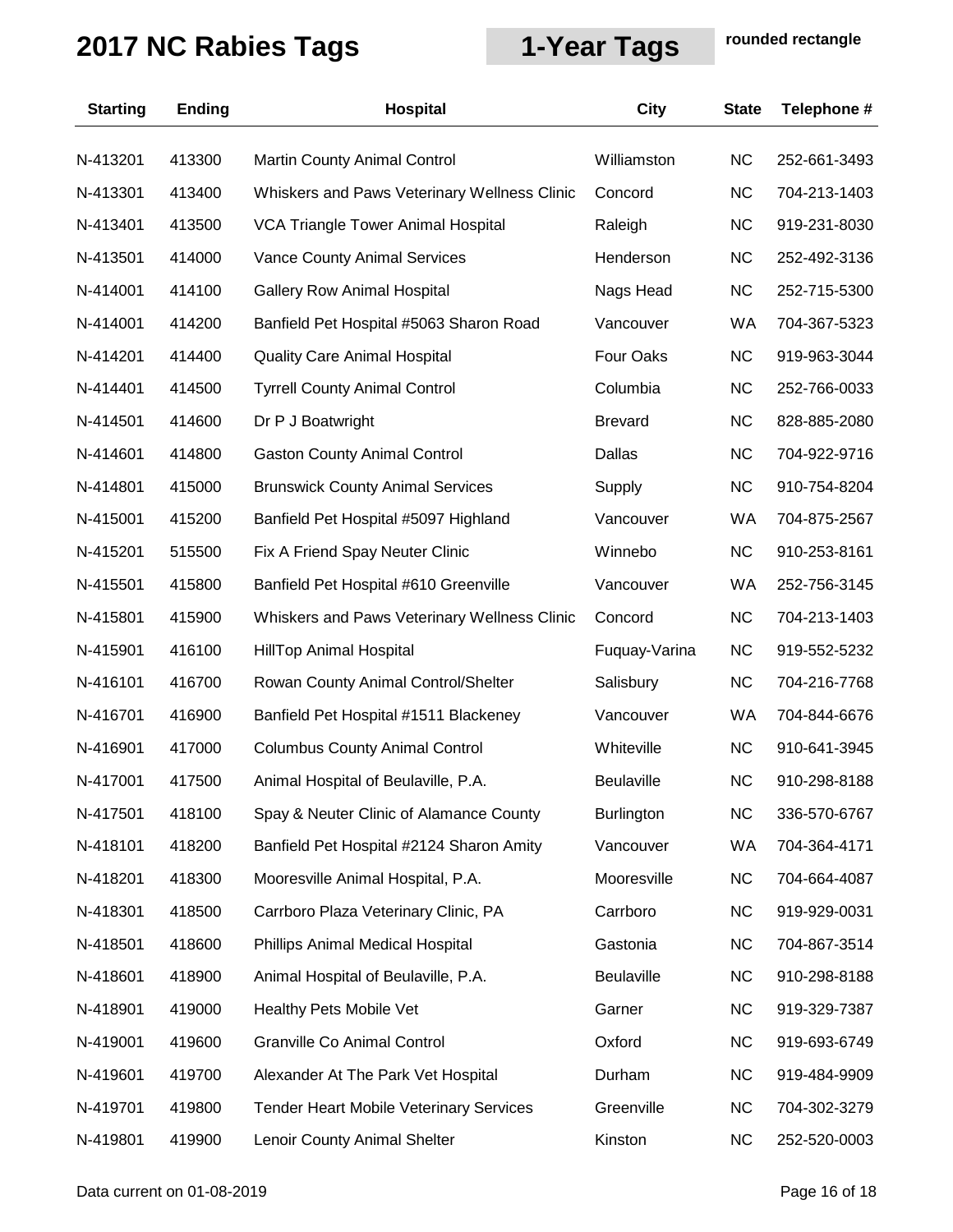| <b>Starting</b> | <b>Ending</b> | Hospital                                      | City                   | <b>State</b> | Telephone #  |
|-----------------|---------------|-----------------------------------------------|------------------------|--------------|--------------|
| N-419901        | 420000        | Animal Protection Society of Caswell County   | Yanceyville            | <b>NC</b>    | 336-694-4921 |
| N-420001        | 420500        | Fix A Friend Spay Neuter Clinic               | Winnebo                | <b>NC</b>    | 910-253-8161 |
| N-420501        | 420700        | <b>Forest City Animal Hospital</b>            | <b>Forest City</b>     | <b>NC</b>    | 828-229-3250 |
| N-420701        | 421000        | <b>Brunswick County Animal Services</b>       | Supply                 | <b>NC</b>    | 910-754-8204 |
| N-421001        | 421500        | <b>Bayleaf Veterinary Hospital</b>            | Raleigh                | <b>NC</b>    | 919-848-1926 |
| N-421501        | 421700        | <b>Bladen County Animal Control</b>           | Elizabethtown          | <b>NC</b>    | 910-862-6918 |
| N-421701        | 421900        | Planned Pethood Spay & Neuter Mobile Clinic   | Greensboro             | <b>NC</b>    | 336-299-3999 |
| N-421901        | 422000        | Whiskers and Paws Veterinary Wellness Clinic  | Concord                | <b>NC</b>    | 704-213-1403 |
| N-422001        | 423000        | Humane Society Charlotte Spay&Neuter Clinic-  | Charlotte              | <b>NC</b>    | 704-494-7707 |
| N-423001        | 423200        | <b>Whiskers Rescue Foundation</b>             | East End               | <b>NC</b>    | 336-406-0965 |
| N-423201        | 423400        | Walnut Street Animal Hospital                 | Cary                   | <b>NC</b>    | 919-948-6838 |
| N-423401        | 423500        | K2 K9 Veterinay Hospital                      | <b>Jackson Springs</b> | <b>NC</b>    | 910-652-3645 |
| N-423501        | 432600        | <b>Surry Spay Neuter Clinic</b>               | Ararat                 | <b>NC</b>    | 336-756-2578 |
| N-423601        | 423800        | <b>Cabarrus County Animal Shelter</b>         | Concord                | <b>NC</b>    | 800-427-7973 |
| N-423801        | 424100        | Fix A Friend Spay Neuter Clinic               | Winnebo                | <b>NC</b>    | 910-253-8161 |
| N-424101        | 424200        | New Hope Animal Hospital                      | Durham                 | <b>NC</b>    | 919-490-2000 |
| N-424201        | 424500        | Animal Hospital of Beulaville, P.A.           | <b>Beulaville</b>      | <b>NC</b>    | 910-298-8188 |
| N-424501        | 424600        | <b>Plantation Animal Hospital</b>             | Clayton                | <b>NC</b>    | 919-359-9977 |
| N-424601        | 424800        | Banfield Pet Hospital #417 Wilmington         | Vancouver              | WA           | 910-796-0401 |
| N-424601        | 425000        | <b>Bear Creek Mobile Vet Service</b>          | Albermarle             | <b>NC</b>    | 704-986-0000 |
| N-425001        | 425200        | <b>Columbus County Animal Control</b>         | Whiteville             | <b>NC</b>    | 910-641-3945 |
| N-425201        | 425600        | Fix A Friend Spay Neuter Clinic               | Winnebo                | <b>NC</b>    | 910-253-8161 |
| N-425601        | 425700        | Whiskers and Paws Veterinary Wellness Clinic  | Concord                | <b>NC</b>    | 704-213-1403 |
| N-425701        | 425800        | Forsyth County Health Dept                    | <b>Winston Salem</b>   | <b>NC</b>    | 336-703-3149 |
| N-425801        | 425900        | North Raleigh Mobile Veterinary Practice      | Raleigh                | $nc$         | 919-434-1803 |
| N-425901        | 426000        | Banfield Pet Hospital #1508 Concord           | Vancouver              | WA           | 704-782-3921 |
| N-426001        | 426500        | Planned Pethood Spay & Neuter Clinic          | Greensboro             | <b>NC</b>    | 336-299-3060 |
| N-426501        | 426600        | <b>Chatham County Animal Control</b>          | Pittsboro              | <b>NC</b>    | 919-542-7203 |
| N-426601        | 426800        | Mooresville Animal Hospital, P.A.             | Mooresville            | <b>NC</b>    | 704-664-4087 |
| N-426801        | 426900        | Lenoir County Animal Shelter                  | Kinston                | <b>NC</b>    | 252-520-0003 |
| N-426901        | 427000        | Banfield Pet Hospital #1510 Charlotte-Perimet | Vancouver              | WA           | 704-599-2957 |